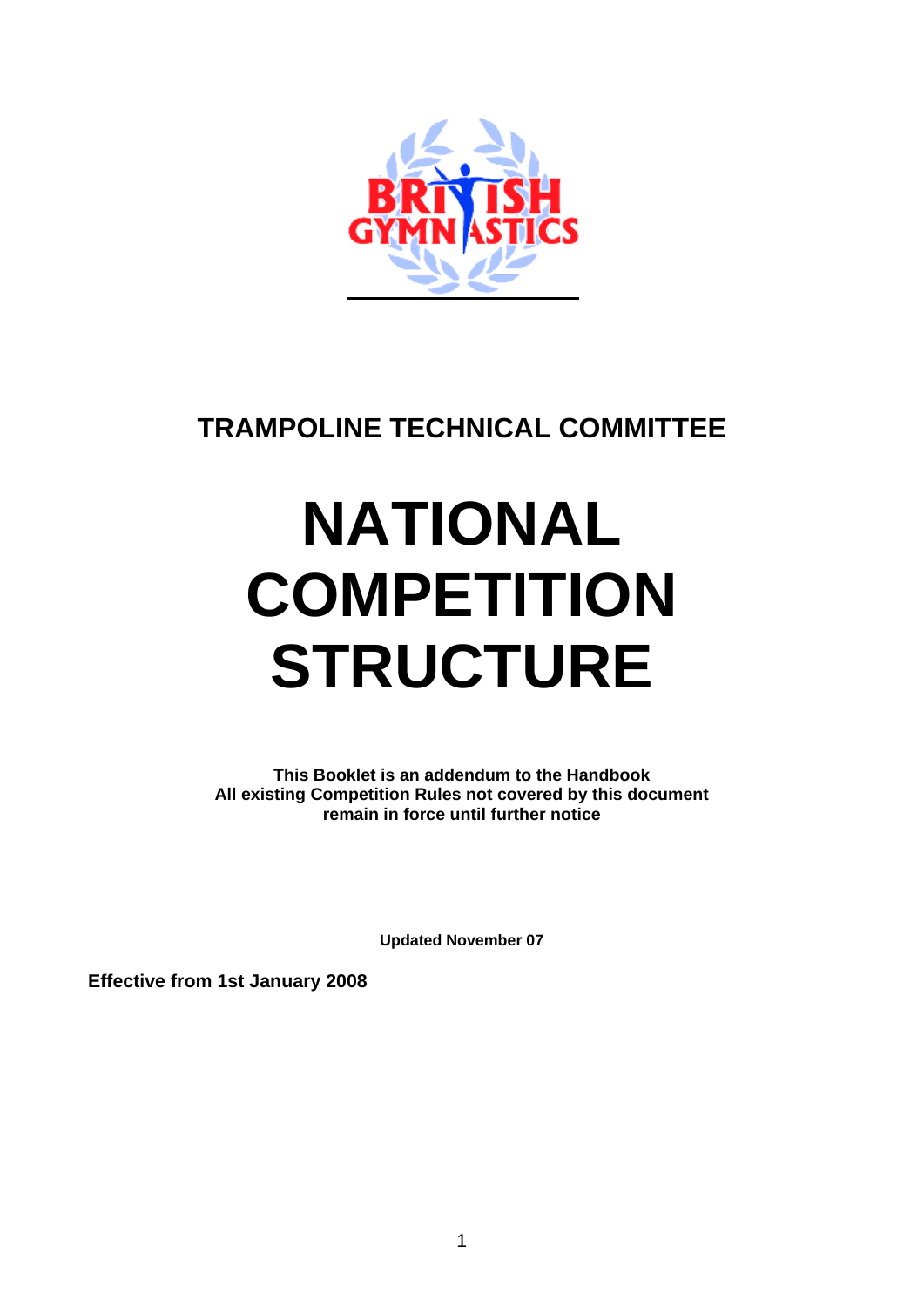First Issue January 2001

- $1<sup>st</sup>$  Update October 2001
- 2<sup>nd</sup> Update October 2002
- $3<sup>rd</sup>$  Update October 2003
- $4<sup>th</sup>$  Update October 2004
- 5<sup>th</sup> Update November 2005
- $6<sup>th</sup>$  Update May 2006
- 7<sup>th</sup> Update November 2006
- $8<sup>th</sup>$  Update February 2007
- 9<sup>th</sup> Update November 2007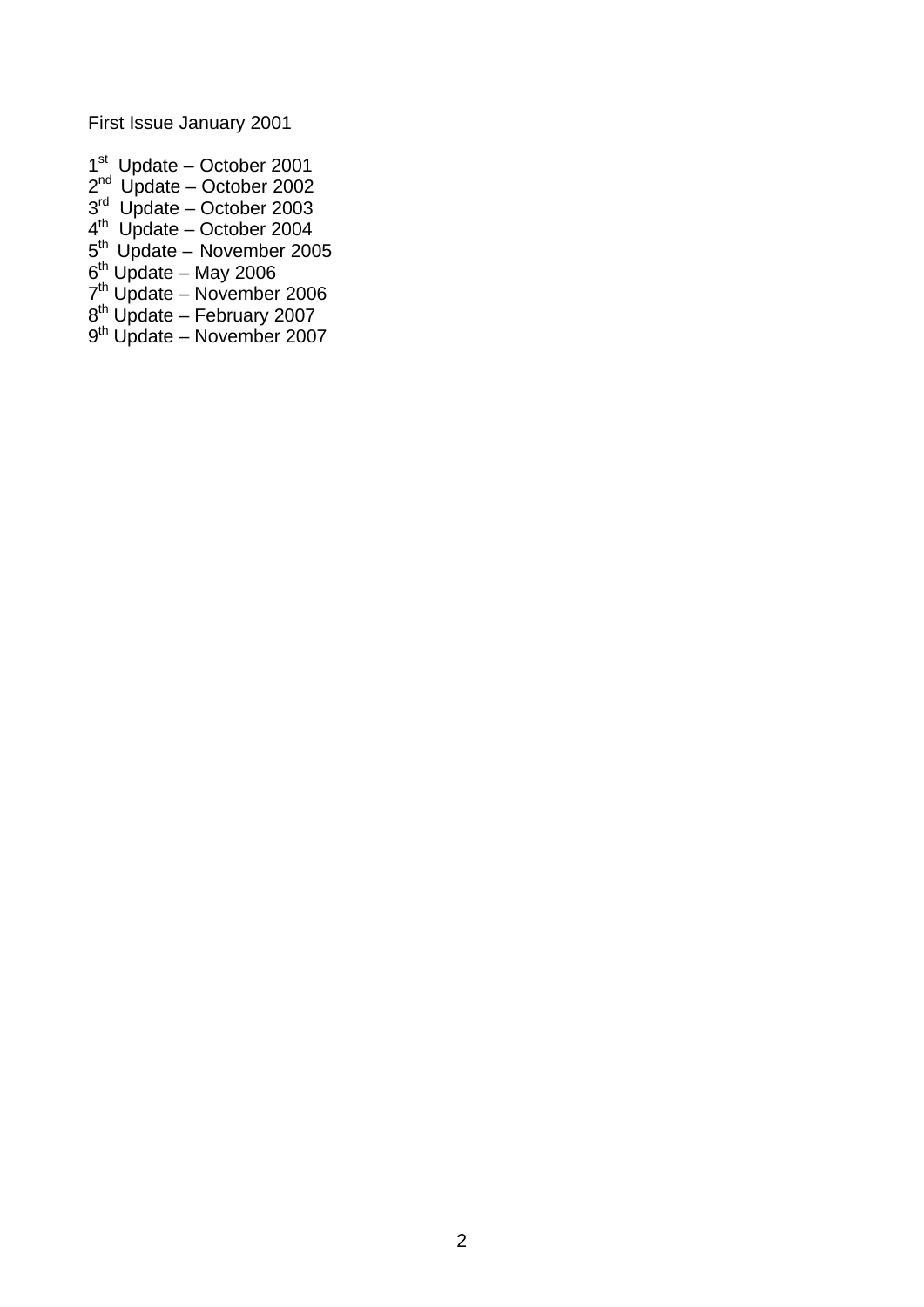# **Contents**

| Generic Rules for Trampolining & DMT | Section 1 | 4 - 11     |
|--------------------------------------|-----------|------------|
| Trampoline Individual                | Section 2 | $12 - 30$  |
| <b>Trampoline Synchronised</b>       | Section 3 | $131 - 33$ |
| Double Mini Trampoline               | Section 4 | $34 - 38$  |

| <b>Eligibility to Compete</b>                            | 4               |  |  |  |
|----------------------------------------------------------|-----------------|--|--|--|
| <b>Foreign Competitors</b>                               | $\overline{4}$  |  |  |  |
| <b>Gymnasts Transfers Between Clubs</b>                  | 5               |  |  |  |
| <b>Complaints Procedure</b>                              | 5               |  |  |  |
| <b>Entering Competitions</b>                             | 6               |  |  |  |
| Photography Accreditation                                | 10              |  |  |  |
| <b>Welfare Officers</b>                                  | 11              |  |  |  |
| Grading Structure Grades '1' - 'GMPD'                    | 12              |  |  |  |
| Grade '1' & '2' Qualifying Competitions                  | 14              |  |  |  |
| <b>National Championships</b>                            | 15              |  |  |  |
| Progression & Qualifying                                 | 16              |  |  |  |
| <b>Table of Minimum Qualifying Scores</b>                | 18              |  |  |  |
| <b>Compulsory Routines Grades 'GMPD'-'4'</b>             | 19              |  |  |  |
| Compulsory Routines Grades '3' & '2'                     | 20              |  |  |  |
| <b>Compulsory Routines Grades '1'</b>                    | 21              |  |  |  |
| First (Compulsory Routines) in Competition               | 21              |  |  |  |
| <b>Awards &amp; Trophies</b>                             | 23              |  |  |  |
| <b>Competition Attire</b>                                |                 |  |  |  |
| Equipment                                                | 24              |  |  |  |
| <b>Disabilities Trampolining (GMPD)</b>                  | 25              |  |  |  |
| <b>Competitors Returning to Competitive Trampolining</b> | 29              |  |  |  |
| <b>Other Competitions</b>                                | 30              |  |  |  |
| World Age Games                                          | 30              |  |  |  |
| <b>Synchronised Trampoline Provision</b>                 | 31              |  |  |  |
| <b>British Synchronised Trampoline Championships</b>     | 31              |  |  |  |
| <b>Synchronised Ranking</b>                              | $\overline{32}$ |  |  |  |
| <b>Entering Synchronised Competitions</b>                | $\overline{32}$ |  |  |  |
| <b>Competition Attire Synchronised</b>                   | 32              |  |  |  |
| <b>Awards &amp; Trophies Synchronised</b>                | $\overline{33}$ |  |  |  |
| <b>Other Synchronised Competitions</b>                   | 33              |  |  |  |
| <b>DMT</b> - Competition Overview                        | 34              |  |  |  |
| DMT - Competition requirements (FIG A - FIG B)           | 36              |  |  |  |
| DMT - Competition requirements (NAT C - REG D)           | 37<br>38        |  |  |  |
| DMT - Promotion & Relegation                             |                 |  |  |  |
| <b>DMT</b> - National Championships                      | 38              |  |  |  |
| <b>Useful Addresses</b>                                  | 39              |  |  |  |

| Appendix I - Transfer Form                             | l Ai           |
|--------------------------------------------------------|----------------|
| Appendix II - 2008 Gala Weekend Competition Entry Form | A <sub>2</sub> |
| Appendix III – Competition Dates and Planner           | <b>A10</b>     |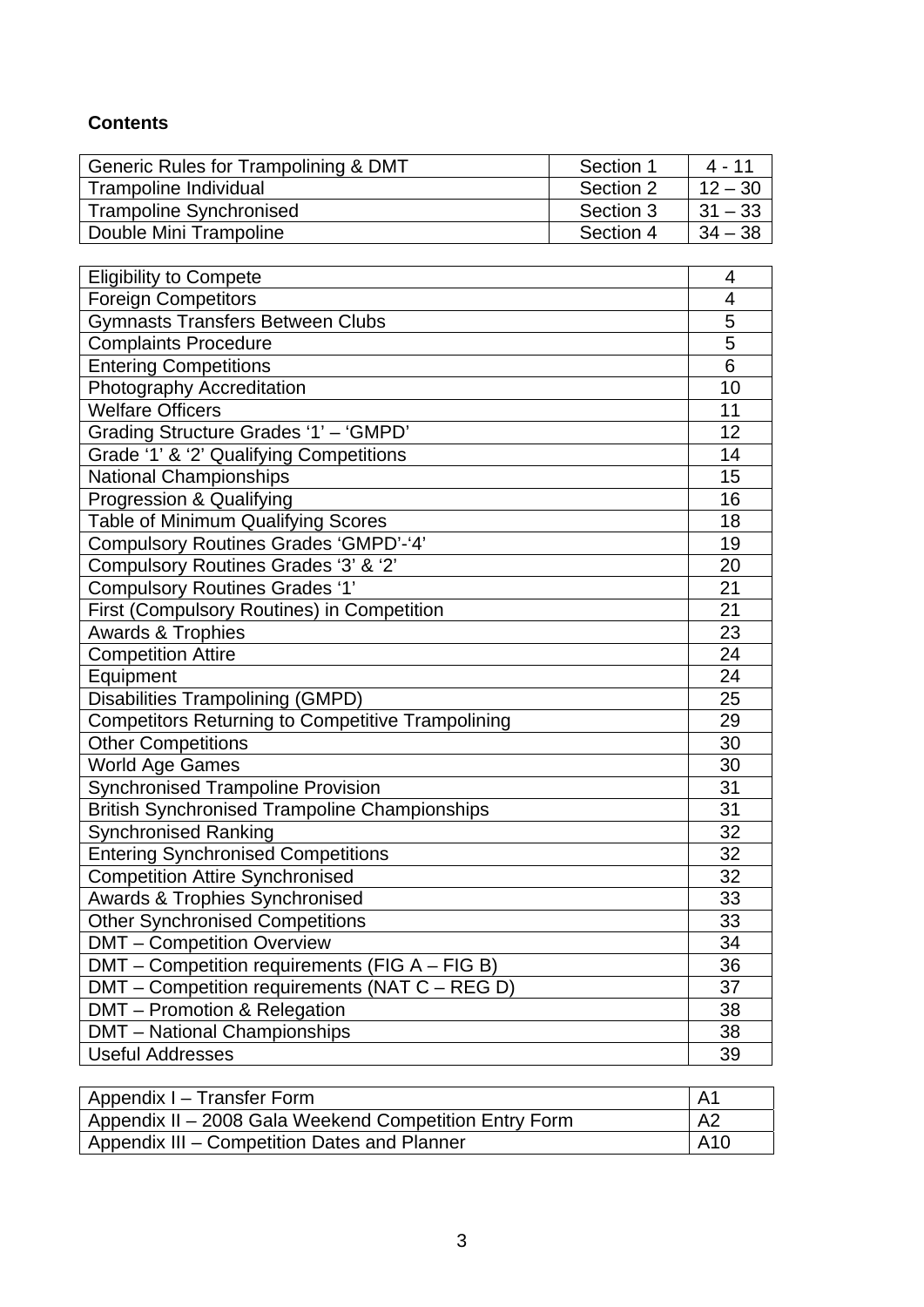#### **SECTION 1 GENERIC RULES FOR TRAMPOLINE INDIVIDUAL, TRAMPOLINE SYNCHRONISED & DOUBLE MINI TRAMPOLINE.**

Listed below are generic rules of competition for competitors from England, the Home Nations and non British passport holders residing in Britain (see below) competing in a British Gymnastics Trampoline graded competition:-

| All competitors must be members of British Gymnastics, for trampoline<br>grades $1 - 4$ and DMT FIG A - National C this must be competitive<br>All clubs must be affiliated and paid up members of their Regional<br>All competitors (trampoline grades $1 - 4$ and DMT FIG A – National C |  |  |  |  |
|--------------------------------------------------------------------------------------------------------------------------------------------------------------------------------------------------------------------------------------------------------------------------------------------|--|--|--|--|
|                                                                                                                                                                                                                                                                                            |  |  |  |  |
|                                                                                                                                                                                                                                                                                            |  |  |  |  |
|                                                                                                                                                                                                                                                                                            |  |  |  |  |
|                                                                                                                                                                                                                                                                                            |  |  |  |  |
|                                                                                                                                                                                                                                                                                            |  |  |  |  |
|                                                                                                                                                                                                                                                                                            |  |  |  |  |
|                                                                                                                                                                                                                                                                                            |  |  |  |  |
| only) must be licensed with the National Competitors Registration                                                                                                                                                                                                                          |  |  |  |  |
| Secretary at least 21 days before the event in which they wish to compete                                                                                                                                                                                                                  |  |  |  |  |
| via the following address tramp.affiliations@british-gymnastics.org.                                                                                                                                                                                                                       |  |  |  |  |
| (Competitors need only to register once per season). Failure to                                                                                                                                                                                                                            |  |  |  |  |
| register full details, including date of birth, will result in cancellation                                                                                                                                                                                                                |  |  |  |  |
|                                                                                                                                                                                                                                                                                            |  |  |  |  |
| All competitors must be under the supervision of a suitably qualified coach                                                                                                                                                                                                                |  |  |  |  |
| who is a member of BG. Persons who are not designated as officials and                                                                                                                                                                                                                     |  |  |  |  |
|                                                                                                                                                                                                                                                                                            |  |  |  |  |
|                                                                                                                                                                                                                                                                                            |  |  |  |  |

# **Foreign Competitors (Non-British passport holders)**

Competitors not holding a British passport who are resident in Britain for a minimum period of three months may, during that time, participate in National Graded Competitions provided that all eligibility criteria are met and they are at least an Associate Member of British Gymnastics, Scottish Gymnastics, Northern Ireland Gymnastics or Welsh Gymnastics. (Plus any other conditions which apply to membership of any Home Nation).

A 'foreign' competitor will be eligible to take a place in these competitions and may also compete as a team member for the Club to whom they are registered.

Providing that he/she achieves a qualifying score for the National Championships (Grade 1 or 2) or meets the eligibility requirements for the Synchronised National Championships he/she will be permitted to compete at same (even if outside period of residency).

However positions gained by 'foreign' competitors or any synchronised pair with either one or two 'foreign' competitors, will also be credited to a British citizen(s). In the case of award winning positions duplicate awards will be made

One 'Foreign' competitor may compete as a team member at either Grade '1' National Championships or Grade '2' Finals, however they will not be selected to represent Great Britain in any International event.

'Foreign' competitors not fulfilling the residency condition may be permitted to participate in graded events provided FIG regulations are not contravened. (Application to compete must be made to National Competition Secretary with details of their Nationality). All of the above applies except for participation in any National Finals/Championships, which will NOT be permitted.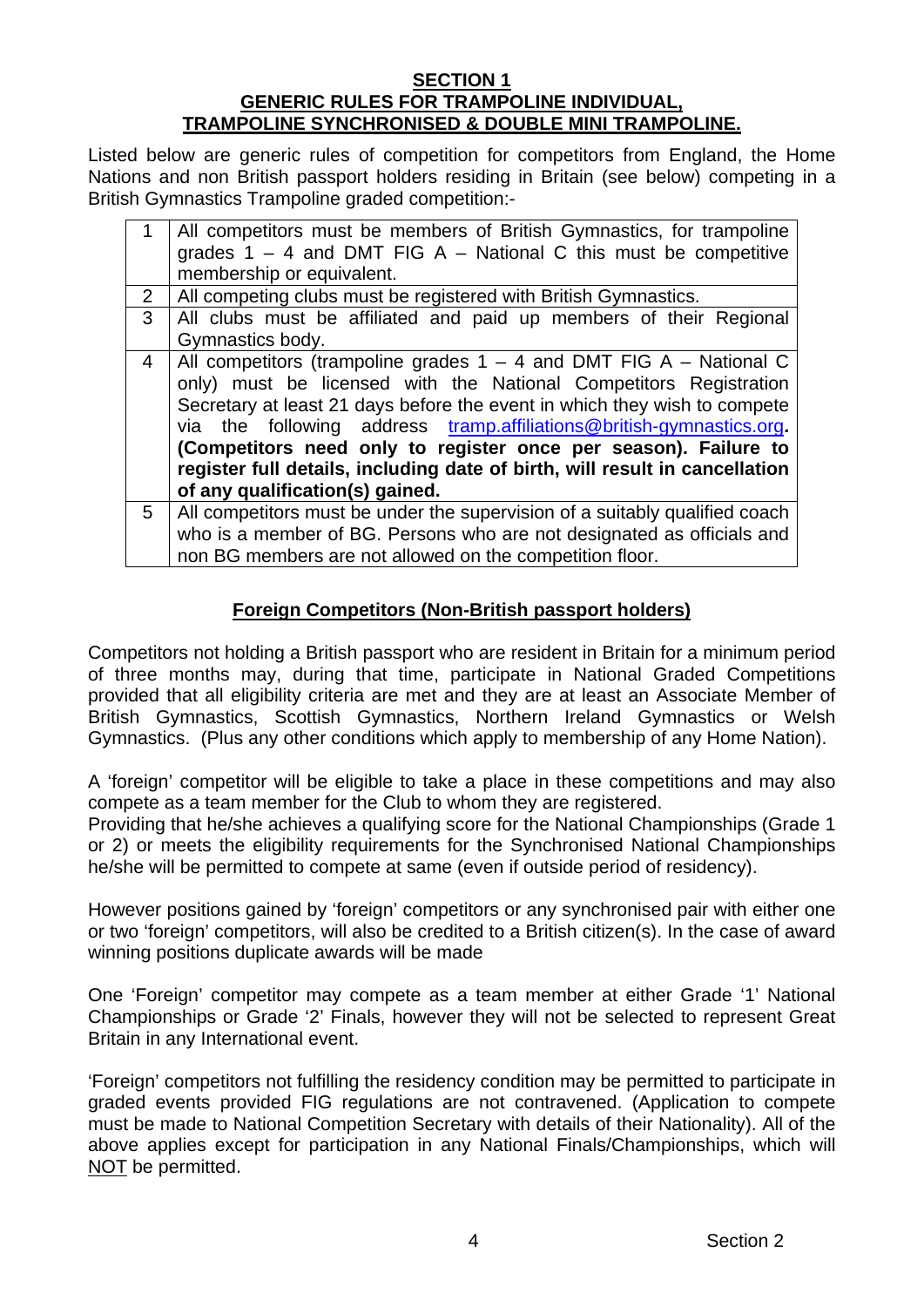#### **GYMNAST TRANSFERS BETWEEN CLUBS**

1. It is assumed that transfer will always be at the direction of the gymnast/parent or guardian who must be the primary signatory on the transfer form (Appendix I). The transfer may be with the full agreement and co-operation of the two Clubs involved (amicable) or may be only with the support of the new Club against the wishes of the old Club (non-amicable).

# 1.1 In amicable situations for individual gymnasts:

If the previous Club and new Club are in harmony, the transfer form should be signed by the gymnast (or parent/guardian) and by the Secretary or other authorised signatory of both the former and new Club. The fully completed transfer form should then be registered with the Membership Department of British Gymnastics. Upon written acknowledgement of receipt of the form by British Gymnastics, the gymnast will be able to compete for the new Club immediately, enter team or individual events and may wear the Club's colours.

# 1.2 In non-amicable situations for individual gymnasts:

Where the previous Club and new Club are not in agreement, the transfer form will be signed by the gymnast (or parent/guardian) and by the Secretary or other authorised signatory of the new Club and registered with British Gymnastics Membership Department. Upon written acknowledge of receipt of the form by British Gymnastics, the gymnast will be able to train with the new Club immediately, but may not represent the new Club in team or individual events, or wear the new Club's colours, for twelve months. However, the gymnast may participate in individual events during this period and may enter individual competitions as 'unattached'. If a gymnast has changed clubs in a non-amicable situation they should be entered on the entry form of the club they are transferring to and a copy of the acknowledgement from BG should be attached to the entry.

#### 1.3 In amicable or non-amicable situations for university students:

If a gymnast is at university, then they will be deemed still to be representing their old Club, provided they are still maintaining membership, even though they may train at a different Club or at the university. Transfer of representation would be subiect to Rules 1.1 and 1.2 above.

Temporary Transfers: - Competitors at Grade 3 or below who are at University or College may compete for a club in that Region. They may also compete in their Home Region during the holiday periods. The Registration Secretary and Scores Coordinator must be informed.

When a competitor transfers / leaves they must be given a transfer form to be sent to BG. Please send a copy of this form, or use the form from the 2008 competitions pack to the Registration Secretary. If the Registration Secretary is not informed this could lead to an entry being refused.

# **COMPLAINTS PROCEDURE**

The Competitions Committee will **only** respond to written complaints made by a club official. Any complaints should be sent to the committee care of the National Competition Secretary.

Complaints will be acknowledged within fourteen days of receipt.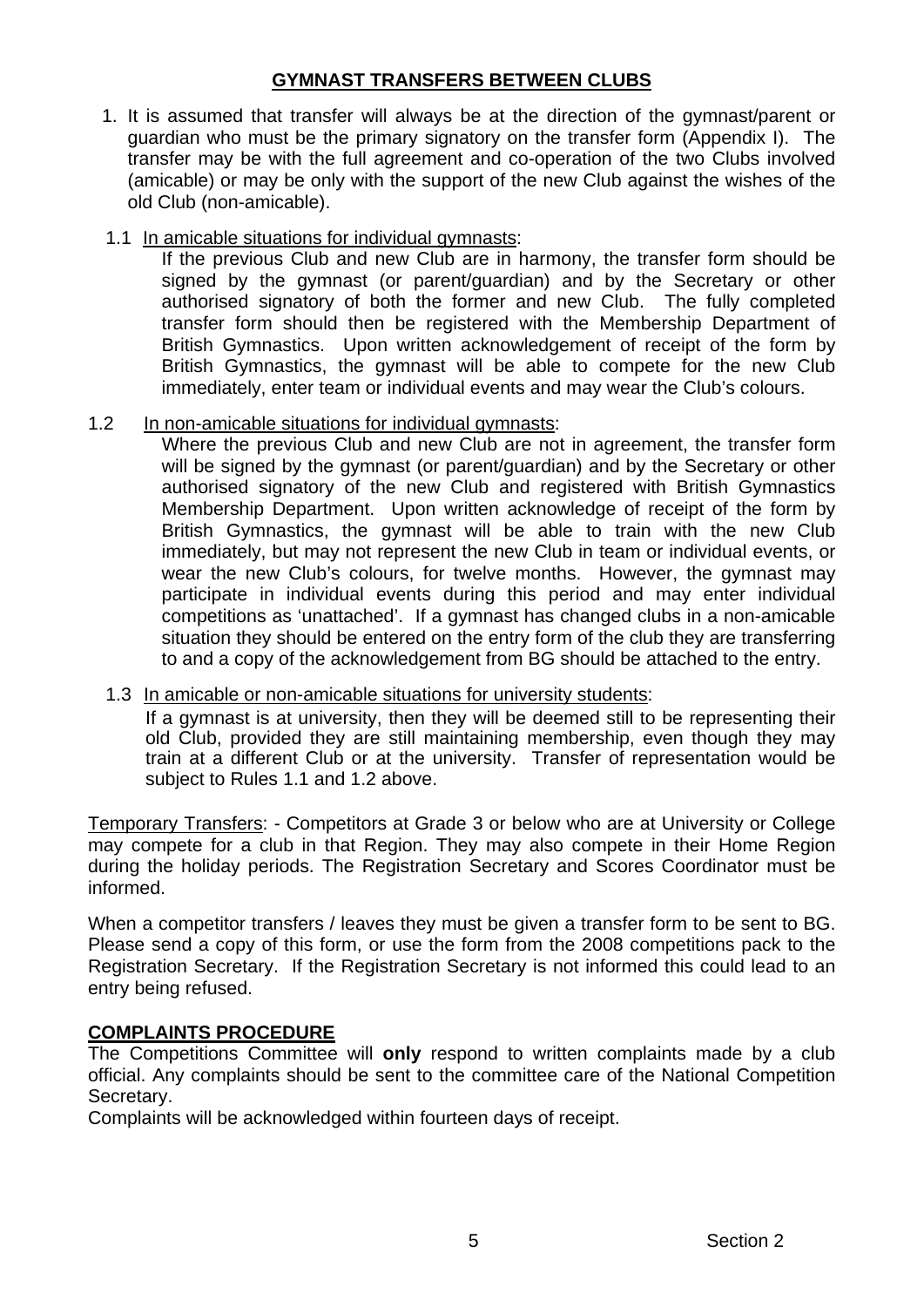# **Entering Competitions**

**All gala weekend event entries must be sent to British Gymnastics, Ford Hall, Lilleshall National Sports Centre, Newport, Shropshire, TF10 9NB. This includes the home nations gala weekend events. Entries which are NOT sent to this address will not be valid.** 

**All cheques must be made payable to British Gymnastics.**

#### **Obtaining Information**

All competition information is available online at [www.bg-coaches.org](http://www.bg-coaches.org/). Competition Dates and planner can be obtained here in Appendix III.

#### **Regional Competitions**

Information regarding Grade '3' to Grade '8' trampoline competitions can be obtained from your Regional Competition Secretary.

#### **Qualification to Grade 2**

All scores from Grades 4 and 3 **MUST** be with the scores co-ordinator via email within 7 days of the competition with **all** qualifiers clearly marked (tramp.scores@britishgymnastics.org). Failure to do so will result in all scores being void and competitors will not be permitted to enter the following Grade 2/3 without re-qualifying at another regional grading event.

#### **Completing your entry form for gala weekend events (Apendix II):**

- 1. When you are completing the entry form, once you have entered two competitors on the sheet, you **must** fill in the name of your **suitably qualified and validated** official in the judge space provided **on the officials' sheet**, (J1), in order to enter any more competitors. Please include their judge level in full, preferred job and availability. **Please note that judges who are not validated will not be accepted under any circumstances.**
- 2. Once you reach 5 entries, you must fill in the name of your second official in the second judge space (J2). (This official need not be a qualified judge but needs to be **competent** at their specified job). Once you reach 9 competitors you must fill in your third official in the space provided (J3**) and so on** according to the chart in the 'COMPETITION OFFICIALS' section.
- 3, Please put your judges down on the entry form in the order in which you would like them to be used, i.e. if you have someone who needs to work at their difficulty judging and really wants to judge to help their development put them high up on your judges entry list and specify what job they want to do.
- 4. You must nominate the coach who will be attending the event with the club in the space provided on the form.
- 5. All competitors**,** qualified officials and nominated coaches must have their **correct** BG membership number entered on the entry form.
- 6. There is also an option to enter DMT, Grade '1' and '2' events online. This will reduce the amount of work required by team managers to make a correct entry. To make an online entry you must be registered with the system at [www.bg](http://www.bg-coaches.org/entries)[coaches.org/entries](http://www.bg-coaches.org/entries)

When making an online entry you will be required to enter all of the details for your entry, including the correct number of officials, BG number, date of birth etc otherwise the entry may be refused. Once you have input all of the required information you will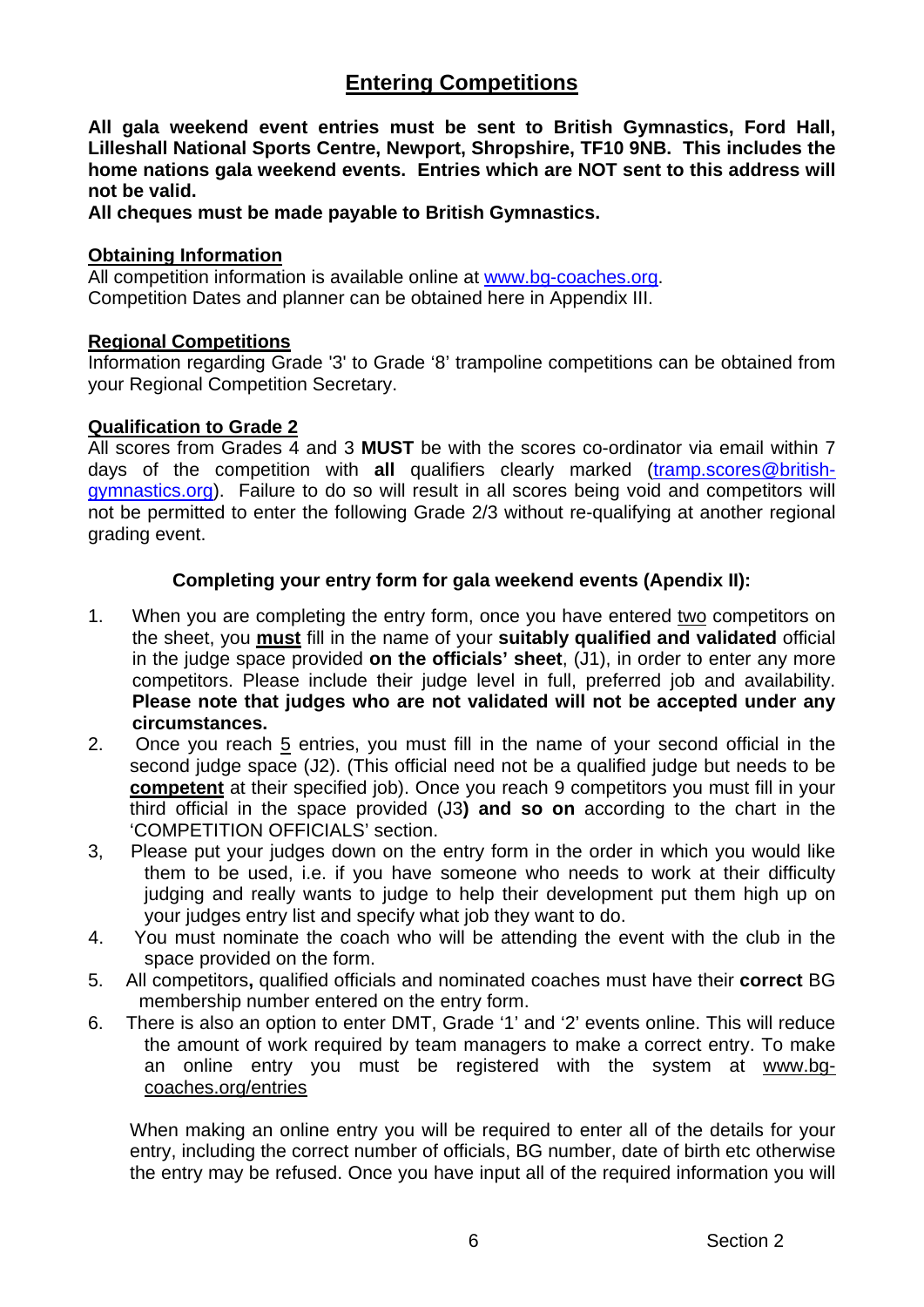be sent an email with your entry on it. A copy of this email will also be sent to the competitions committee. There will also be a page for you to print out which will have your competition entry and the total payment that is required for the entry.

Your entry will not be complete until British Gymnastics has received the correct entry fee, along with a print out of the last page of the online process. This must be postmarked by the correct closing date otherwise the entry will not be valid. It is recommended that you obtain proof of postage for your entry fee. If the fee arrives late or without the correct postmarked date your entry will be returned. If there is any problem with the entry e.g. unable to print the list or you wish to change anything please contact Yvonne Matthews at BG, on or before the closing date to discuss the problem. Please make sure that your entry bears a valid and relevant email contact.

It will still be a requirement for you to have registered your competitors for the competition with the registration secretary 21 days before the event.

If you wish to put forward more officials than is the requirement, perhaps to get more experience for your judges please contact Mike Phillipson on the judging address [trampolinejudging@hotmail.com](mailto:trampolinejudging@hotmail.com) and he will try and accommodate this.

#### **Please note:**

#### a) **Paying a fine instead of nominating an official is no longer possible.**

- b) If you do not nominate enough officials, the competition committee will refuse entries for which there are no covering officials.
- c) If one of a club's selected officials **does not** turn up at the competition and the club has no suitable substitute, the competitors will not be permitted to take part in the competition. In **exceptional** circumstances and at the discretion of the judging group representative the club may be allowed to pay a **£40** fine at the competition. Should a fine not be available at the competition, the fine could be paid after the competition at the discretion of the judging group representative, but this fine must be paid before any other BG competitions may be entered. This also includes reserve officials from a club, who may be called on at any point in the day to help.
- d) Grade 1, Grade 2, Synchro and DMT are considered part of the same event, and the correct numbers of appropriately experienced officials must be nominated to satisfy the overall entry. Officials can be nominated for Saturday, Sunday or both Saturday and Sunday. Any official nominated for both Saturday and Sunday will count as two officials. Clubs are advised to provide a proportionate number of Saturday and Sunday officials. Where there is a disproportionate number of Saturday to Sunday officials nominated, at the discretion of the National Judging coordinator, clubs may be required to provide replacement officials to better represent their entry.

# .

#### **Suitable officials**

- 1. With entries of 3 competitors and above, you will be required to provide a revalidated judge (County level or above).
- 2. Unqualified officials (2<sup>nd</sup> official) i.e. Competition Marshals, Warm up Marshals, computer and manual recorders **must** be suitably experienced. The judging organiser has a right to refuse an unqualified official (should they be thought, or prove to be, incompetent), and ask the team manager of the club concerned to replace that official.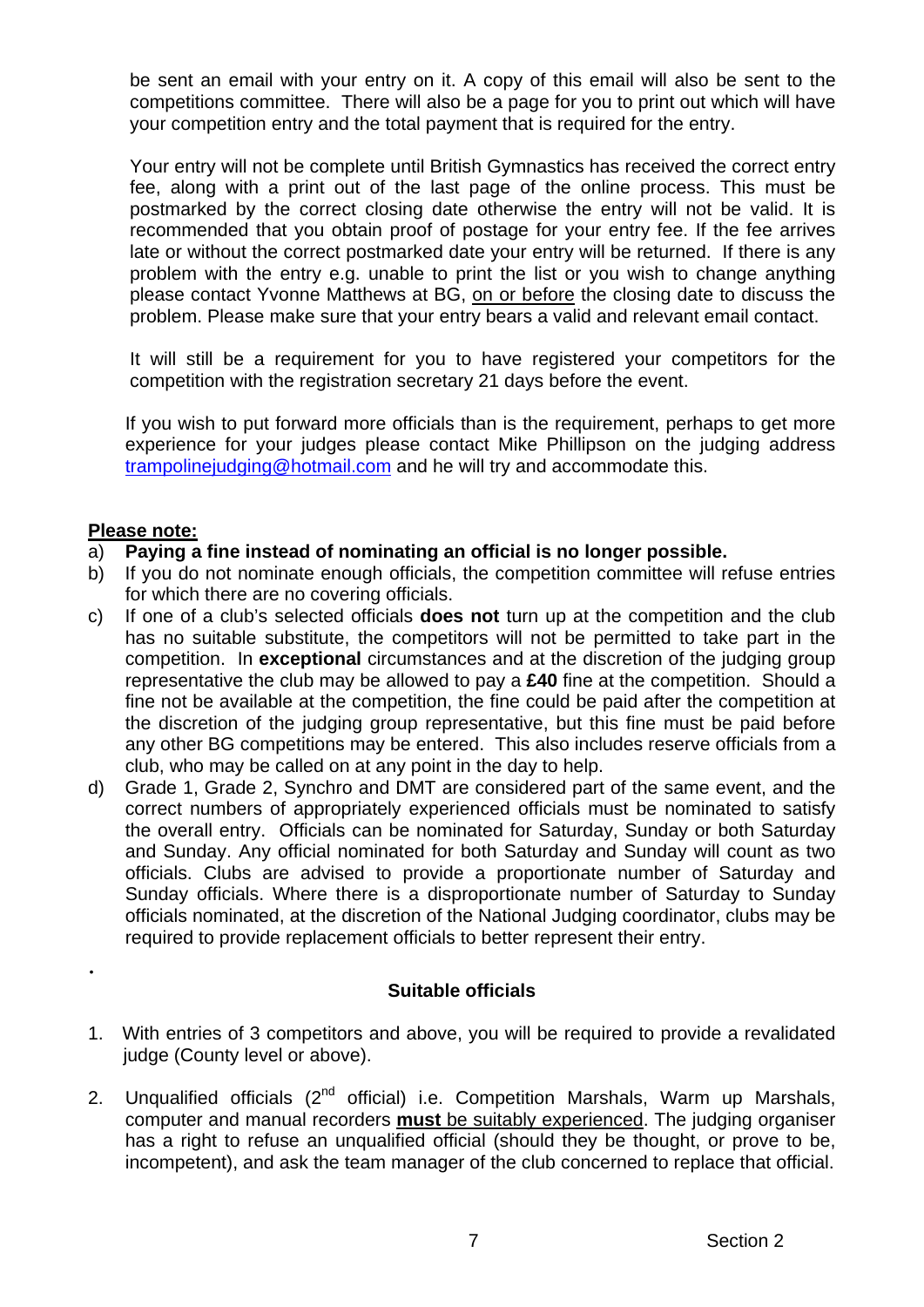- 3. At the discretion of the Judging organiser, extra judges wishing to gain experience are welcome to sit on, or by, the panel and 'shadow' judge. Please contact the Judging organiser in advance to arrange this. Unqualified officials wishing to gain experience in other areas will also be welcomed.
- 4. Clubs are required to provide the correct number of officials for the whole day. If your club wishes to split a job between two officials, this is only acceptable providing the Judging organiser is informed of this before the competition day, ideally on the 'officials' entry form.
- 5. Clubs having problems organising their officials should contact the Judging organiser at least two weeks before the competition closing date to discuss possible solutions. Ignoring the problem will result in your performers being excluded from the competition.

#### **Reserve Officials**

The competition and judging committees recognise the need for reserve officials at competitions and also recognises the logistics of clubs providing these officials, however they **must** turn up at a competition and be available during the day.

- 1. Reserve officials are expected to be at the competition, in the appropriate uniform, and report for duty at 9am with all other officials.
	- 2. If reserves are not required, as everyone has turned up, reserves will be invited to shadow judge, and switch in during the day. They will be entitled to official's refreshments and lunch.

#### **Competition Officials**

In order for our grading competitions to take place, clubs need to provide officials for these events. 'Officials' include marshals (warm up and competition), computer operators, manual recorders as well as qualified judges. Judges should be suitably qualified, **validated** and experienced for the competition for which they have been nominated. At Grade 1 & 2 events, judges should be County Judge or above.

Officials should report for duty in appropriate attire. For National level competitions, (i.e. grade 1, 2, Synchro and DMT) judges are expected to wear Navy blazer, white shirt or blouse, tie for men, navy trousers or skirt (ladies) and black shoes. Warm up and competitions marshals should be in tracksuit/shorts and t-shirt with training shoes. Regions will set their own expectations of officials but this should reflect the high standards we are trying to achieve.

The number of officials that clubs are required to provide for competitions is listed below. Clubs wishing to enter more than 40 competitors must prvide an official for after every fifth competitor. Any problems, please contact the judging coordinator before the closing date for more information.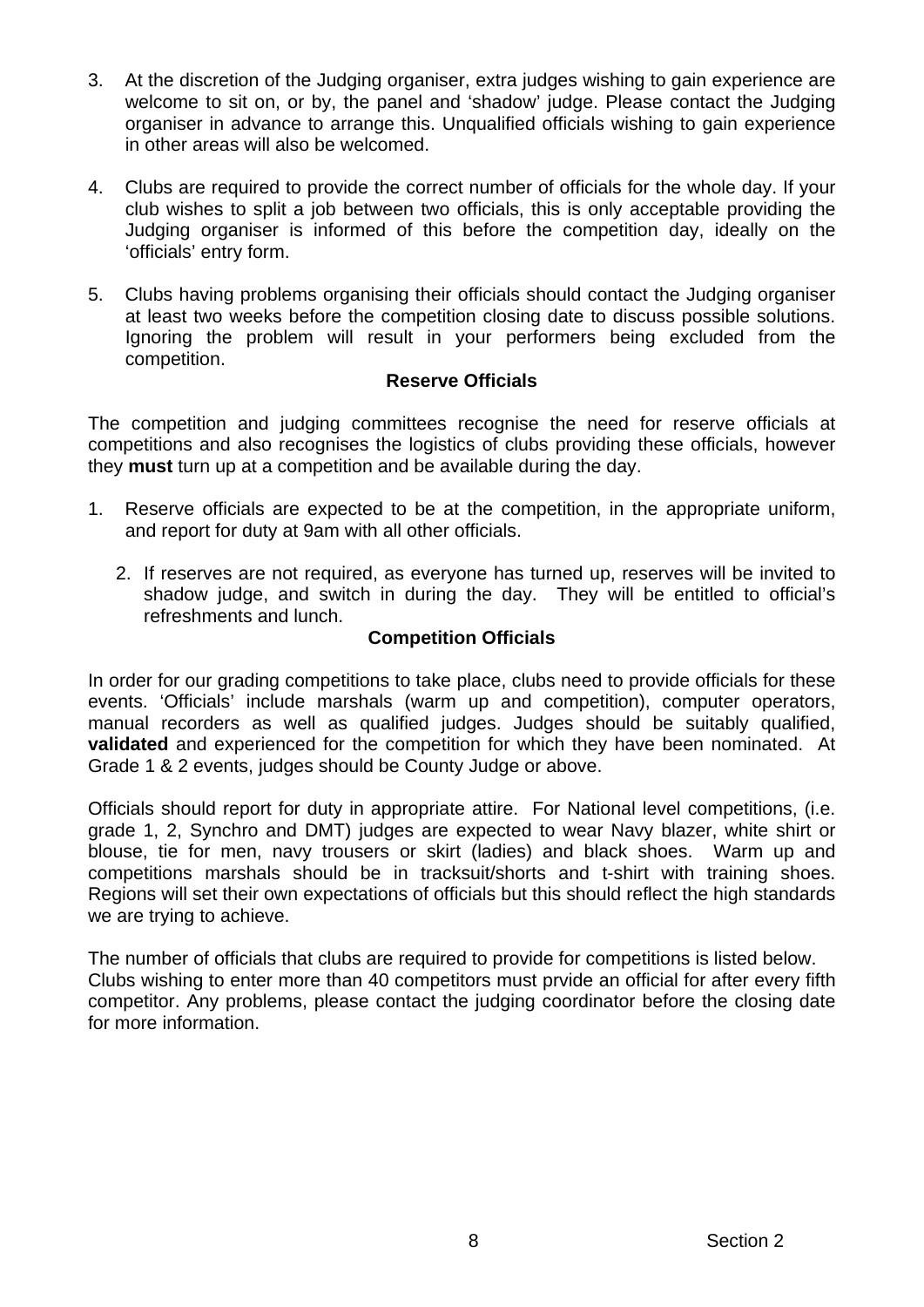| <b>Number of Entries</b> |                       | Number of officials to be nominated                                            |
|--------------------------|-----------------------|--------------------------------------------------------------------------------|
| $1 - 2$ competitors      | <b>None</b>           | (but officials will be gratefully accepted)                                    |
| $3 - 5$ competitors      | One judge             | (County level or above)                                                        |
| $6 - 9$ competitors      | <b>Two officials</b>  | (one of which must be a judge at County level or above)                        |
| $10 - 15$ competitors    |                       | <b>Three</b> officials (two of which must be judges at County level or above)  |
| $16 - 20$ competitors    | <b>Four</b> officials | (two of which must be judges at County level or above)                         |
| $21 - 25$ competitors    | <b>Five officials</b> | (three of which must be judges at County level or above)                       |
| $26 - 30$ competitors    | <b>Six officials</b>  | (three of which must be judges at County level or above)                       |
| $31 - 35$ competitors    |                       | Seven officials (four of which must be judges at County level or above)        |
| $36 - 40$ competitors    |                       | <b>Eight officials</b> (four of which must be judges at County level or above) |

#### **All judges need to be currently validated and hold BG membership for your entry to be accepted.**

# **Officials for Synchro & DMT**

For DMT & Synchro events (including National Championships)

DMT and Synchro are not separate events, and officials are needed for both. Officials should be nominated in the same way as for other grading competitions, nominated officials for competitions should be proficient in the job they have been nominated to do. If your entry is predominantly made up of either DMT or Synchro competitors, you are expected to provide a proportionate number of DMT or synchronised trampoline officials. It is at the discretion of the judging coordinator to determine whether clubs nominated officials represent the same proportional mix as their entry. Clubs may be required to provide suitably qualified replacement officials in order for the entry to be accepted.

#### **National Championships Events**

Clubs are asked to nominate officials in the same way as for other grading competitions.

#### **Provisional Entries**

You are no longer able to enter provisional entries. All competitors must be qualified for the grade they are entering by the closing date of the competition.

# **Teams**

Where there are three or four competitors from one Club entered in the same event, they will be entered as a team at no additional cost. (Exception is foreign nationals at national finals – see page 4).

Where there are more than four competitors on the entry form from one Club the team members must be nominated (in writing) to the Chair of the Panel before commencement of the group, otherwise the first four on the start list will be deemed to be "the team".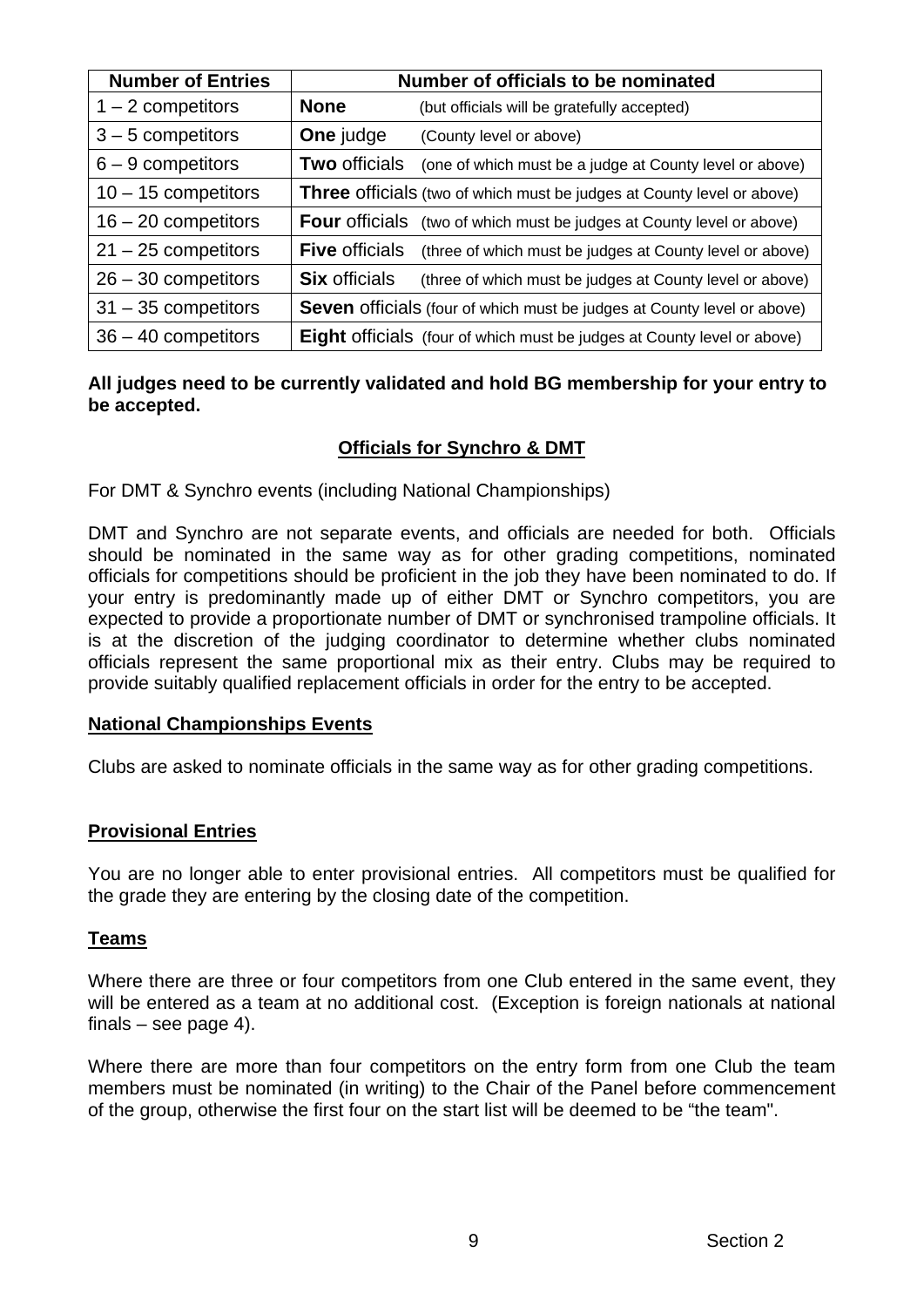# **Penalties**

Where Clubs permit competitors to compete at a grade for which they are not eligible, (where there is no evidence / reason to suggest that this could have been erroneous) or where the Clubs continue to enter competitors in competitions where the Club / individual membership has not been met, a one competition ban may be imposed on such Clubs / competitors.

The competition committee will send notification of such a ban in writing to the Club. Any entry fees already paid for a competition for which the ban is effective will not be refundable.

Any scores/qualification the competitor achieved at a competition for which the competitor was ineligible will be nullified and any trophies will be required to be returned and subsequently awarded to the next eligible competitor.

Clubs who have not paid a fine owed for an official not turning up will not be permitted to compete at any level until the fine is paid. All judging fines should be made payable to BG and sent to Mike Phillipson.

Finally: It is **not** the job of the judging organiser to find officials for a club that has not got enough suitable officials so please do not ask. Please speak to your regional judging officer who may know of other willing officials or reduce your entry accordingly.

# **Photography Accreditation for British Gymnastics National Events:**

- The permission to film, video or take photographic images is given on the basis that the person given the permission agrees not to cause or permit, directly or indirectly, any of the images to be published, shown, sold, distributed or otherwise disposed of by any method without prior written consent from [British Gymnastics or] the individual(s) concerned.
- Any person wishing to use a video or film or take photographs at an event must register their intentions prior to the event using the appropriate form available on the bg-coaches website with and provide proof of identity at the registration desk at the event. This includes the use of mobile phones to take pictures or video. British Gymnastics or the organiser of the event may in its discretion, and without giving any reason, refuse to register any person and give that person permission to film or use a video or take photographs at the event.
- A British Gymnastics Region or Home Nation may operate their own annual accreditation system and issue an Identification/Accreditation card. A valid card may be presented to the registration desk and will be accepted for accreditation at the particular event.
- At the event and following registration and proof of identity, a sticker with name and date will be issued and must be worn during the event as proof of accreditation.
- Failure to comply with the above will result in the individual being refused entry or being required to leave the premises, or deposit the camera or other equipment with the registration desk or the event organiser until the individual leaves the event. If the camera or other equipment has been used at the event, the registration desk or the event organiser may require the film to be delivered or it to be destroyed or the recording to be deleted. The registration desk or the event organiser may refuse to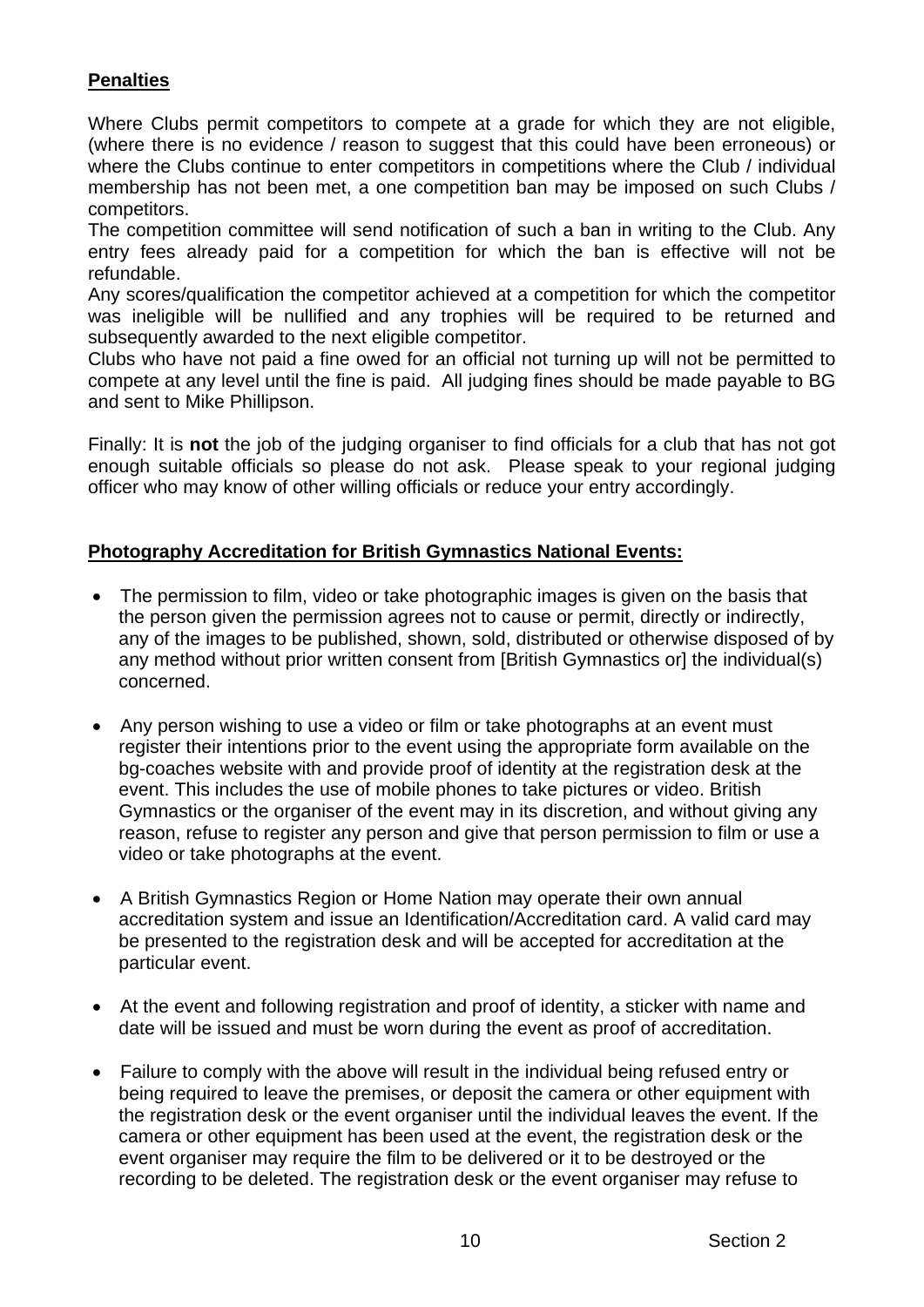return any such equipment to the individual until the film has been delivered to it or the recording has been deleted. The individual will not be entitled to any refund of the entry charge if he or she is refused entry or required to leave.

- If the event organiser/welfare officer or their representative suspects inappropriate photography or filming, they will request the person to leave the venue and to surrender any film relating to the event.
- The list of registered persons will be returned to British Gymnastics to be confidentially archived, to facilitate any enquiries by police or social services or any enquiries by British Gymnastics in respect of any breach of this policy statement.
- A copy of these rules and procedures will be displayed at the event and included in the programme.

# **IT IS NOT POSSIBLE TO PROCESS APPLICATIONS AT THE EVENT.**

Note: Individuals must register at the event registration desk with their confirmation form and must show proof of identity.

- An identification label will be issued at the photography registration desk and this must be displayed whilst in the arena
- This form with the information contained will be retained at British Gymnastics offices for such period as British Gymnastics considers necessary.

#### **Welfare Officers**

Club welfare officers are not able to 'work' at competitions and the organiser needs to provide an independent welfare officer / contact for each event.

#### **Gala Weekend Competition Dates and Venues**

A list of competition venues, dates and closing dates are available on the bg-coaches website.

#### **Competition Floor Manager**

With a view to improving the profile of trampolining and make the sport more spectator friendly the National Competition Committee will appoint at each national competition a 'Floor Manager'. This will be in addition to the competition organiser and the person appointed will have the role of ensuring that the floor area at the competition is kept as clear as possible. Team Managers are advised to make their competitors, officials and parents aware of this new role and that the person appointed has the full authority of the Competition Committee. They may be asked to move from where they are, to move bags or other equipment etc. Failure to follow a reasonable request will be reported to the Competition Committee and sanctions may be imposed on the club involved.

The Floor Manager's name will be listed in the competition program.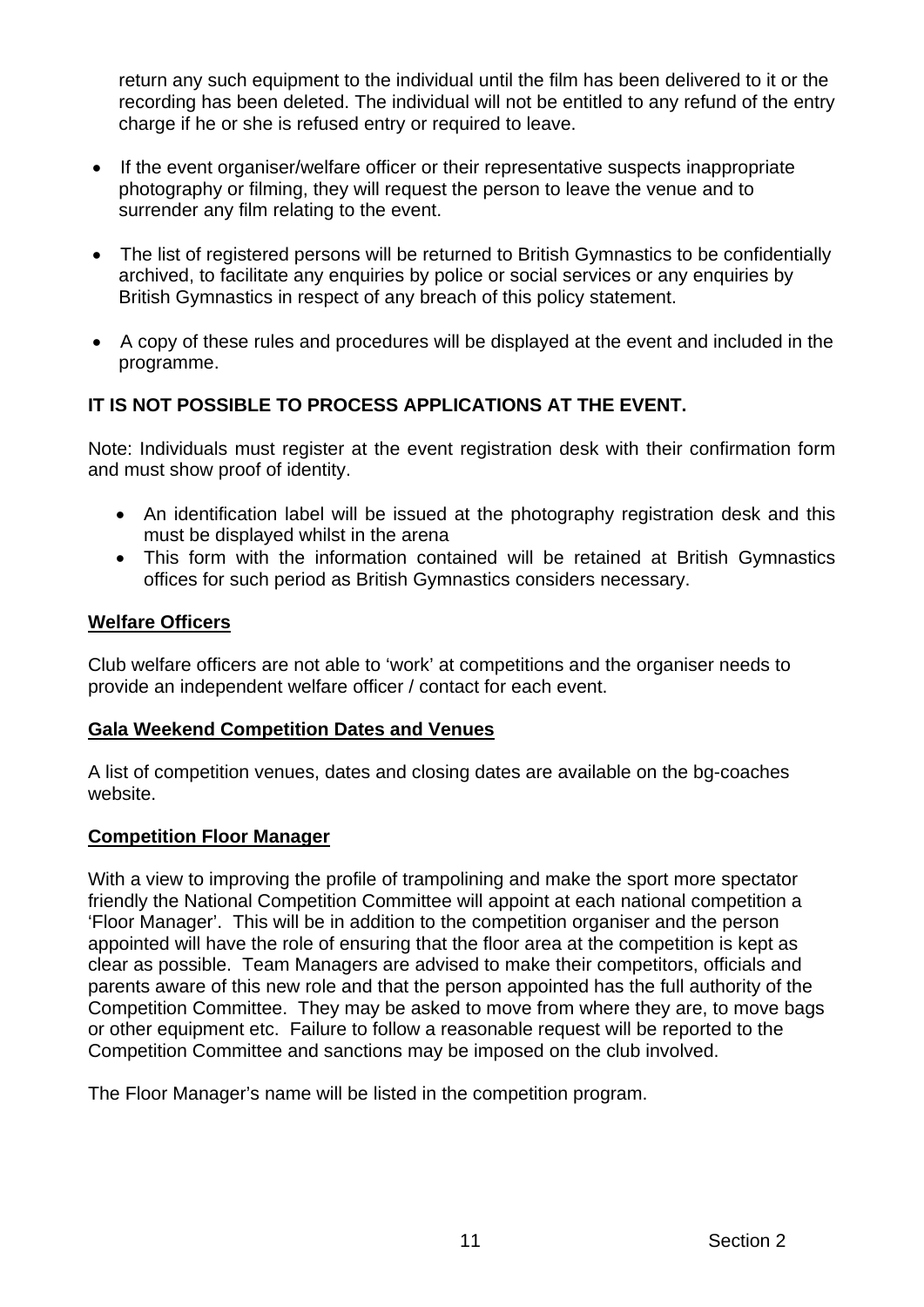#### **TRAMPOLINE INDIVIDUAL National Grading Structure**

#### **GMPD A-D – Disabilities Trampolining**

Regions are advised to run Disabilities events i.e. GMMPD A-D.

#### **Grade '7' – Proficiency Award Scheme**

By the inclusion of the Proficiency Award Scheme within the plan it is hoped that, as well as being a measure of achievement, the scheme will also prepare coaches, judges and competitors alike for the 'jump' into competitive trampolining by instilling high form standards in both individual moves and those linked together to make a routine.

Very importantly the trampolinist also learns the art of competing against her/himself.

# **Grade '6' - Novice Level Competitions**

Divisions are encouraged to organise novice competitions. This level of competition introduces competitive activity and provides experience of competition for those wishing to progress through the National Grading Structure or simply for those wishing to experience being in a competitive situation.

The emphasis should be on good form and recommend that no tariff be accredited for the voluntary routine to encourage this result. (No FINAL round will be organised.)

#### **Grade '5' - Intermediate Grade**

This grade will give the more advanced competitors a stepping-stone into the National Grading Structure with more advanced routines and a tariff credited for the voluntary routine.

There is no qualifying requirement to enter this grade and competitors may also progress to Grade '4' when their coach is satisfied that the competitor is ready and can perform the routine safely.

There is a qualifying score for progression to Grade '4' and competitors who obtain this score on two occasions will be encouraged to move up to Grade '4'.

#### **Grades '4'-'2'**

Grades '4'-'2' provide structured qualifying levels prior to participation in Grade '1' competitions. These grades are of a progressive nature and have been designed to ensure that the competitor attains a good quality of performance at each level before participation at a more advanced level is permitted.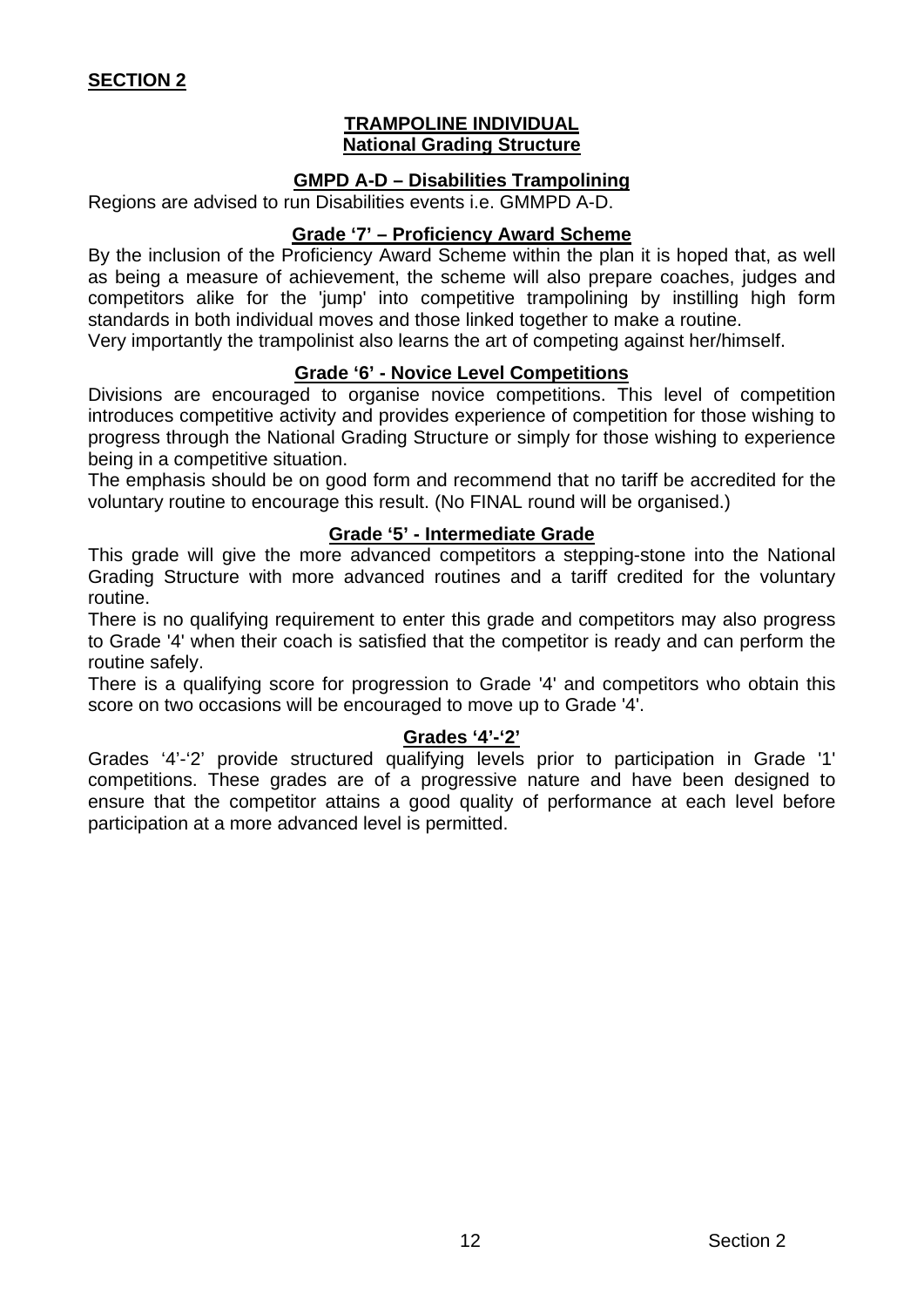# **General Notes**

At Grades '1'-'2'-'3' there will be a FINAL for the eight highest scores from the first two rounds. At Grades '4'-'5' a final round may be included, at the organiser's discretion.

For qualification scores please see Table of Qualifying Scores. Note: - Qualifying Scores are calculated using the first TWO round scores only.

| Grade '4'                                                                                                                                                                    | Grade '3'                                                                                                      | Grade '2'                                                                                                                                                                              |
|------------------------------------------------------------------------------------------------------------------------------------------------------------------------------|----------------------------------------------------------------------------------------------------------------|----------------------------------------------------------------------------------------------------------------------------------------------------------------------------------------|
| Begins to provide more serious<br>competitive experience.                                                                                                                    | Aims to further increase<br>competitive awareness and<br>experience                                            | Further prepares the<br>competitor for Grade '1'<br>competition                                                                                                                        |
| for<br>Grading<br>Entry<br>Level<br>Structure, competitors may enter<br>Grade '4' when their coach is<br>satisfied that they are ready and<br>can perform the routine safely | The required qualifying<br>score must have been<br>achieved at Grade '4'                                       | The required qualifying<br>score must have been<br>achieved at Grade '3'                                                                                                               |
|                                                                                                                                                                              | <b>Voluntary Progression to next Grade</b>                                                                     |                                                                                                                                                                                        |
| Progression to Grade '3' may be<br>made when the qualifying score<br>has been achieved                                                                                       | Progression to Grade '2'<br>may be made when the<br>qualifying score has been<br>achieved                      | Progression to Grade '1'<br>may be made when the<br>qualifying score,<br>including 22.5 for the<br>Grade '1' set routine,<br>has been gained from<br>the Grade '2' validation<br>panel |
|                                                                                                                                                                              | <b>Compulsory Progression to next Grade</b>                                                                    |                                                                                                                                                                                        |
| Competitors may continue to<br>compete at Grade '4' until they<br>are confident of progression to<br>Grade '3'                                                               | Competitors may continue<br>to compete at Grade '3'<br>until they are confident of<br>progression to Grade '2' | Competitors may<br>continue to compete at<br>Grade '2' until they are<br>confident of progression<br>to Grade '1'                                                                      |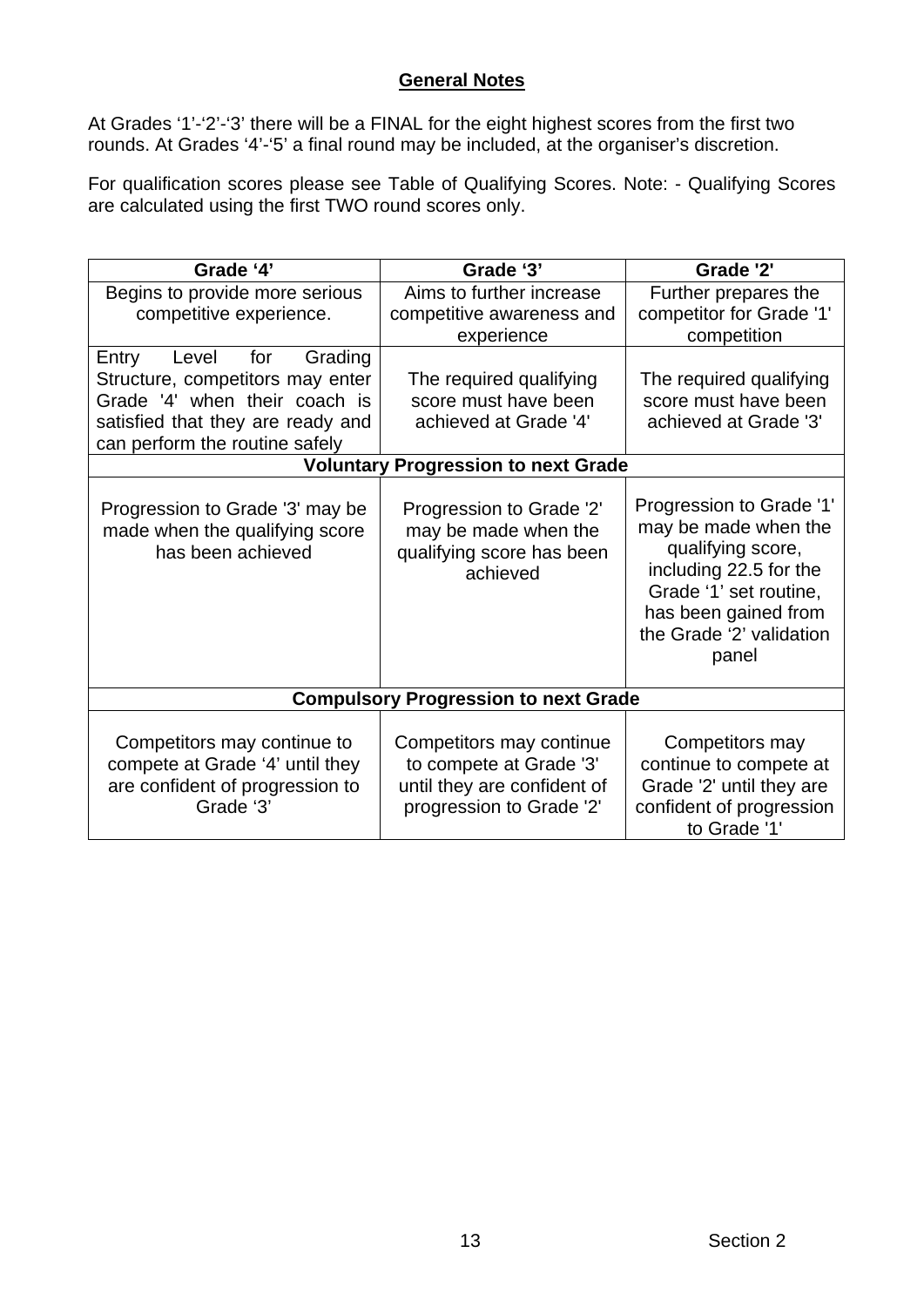#### **Grade '1'**

By the time a trampolinist reaches Grade '1' he/she will have progressed through a sympathetically devised system, incorporating the development of form, the gradual but important process of 'learning to compete', the satisfaction of reward at all levels of competition and a sense of worth and achievement for having progressed through a National System.

Through the system coaches and performers are able to plan their development and judges also have the benefit of advancing their judging skills progressively.

This Grade provides high standard competitive experience and begins to prepare competitors for International Competitions.

In order to compete at this Grade, the performer must be at least 9 years of age in the year of the competition and will have completed the Grade '1' Validation, see below.

#### **National Grade '2' Qualifying Competitions**

Only National Grade '2' events qualify for progression to Grade '1' or for qualification to the Grade '2' Finals. You cannot do both at the same competition. This includes the nominated Grade '2' events organised by NIGA TTC & Scottish Gymnastics.

#### **Grade '2' Finals**

All competitors achieving the designated Grade '2' Finals qualifying score at a National Grade '2' event are eligible to compete at the Grade '2' Finals held, in July with the Grade 1 National Finals, providing that they have not competed at any Grade '1' event during that season.

#### **Grade '1' Validation**

To progress to Grade '1' competitors must achieve a minimum set score of 22.0 at the validation panel using the Grade '1' compulsory routine for the age group in which they will be competing. They will also compete a voluntary routine of their choice and must achieve the overall qualifying score, see table. They no longer need to gain a Grade '2' Finals score before moving to Grade '1'.

#### **National Grade '1' Qualifying Competitions**

Only National Grade '1' events listed on page 9 qualify for entry to the British National Championships.

#### **Men's & Ladies Events**

To be eligible to enter Men's/Ladies events, competitors must have achieved the qualifying score, either in their age group (that season) or at the previous years British National Championships, (in the Men's or Ladies Event).

Competitors must be a minimum of 15 years old in the year of competition to enter.

Competitors are not allowed to compete in both their age group and a senior event at the same qualifying competition or national finals.

The number of finalists will be top 8 scoring competitors after the preliminary rounds with the previous rounds being zeroed.

At Men's/Ladies events competitors will be permitted 2 warm-ups for the compulsory round and 3 warm-ups for the voluntary round during the general warm-up, this is in addition to the controlled warm-up.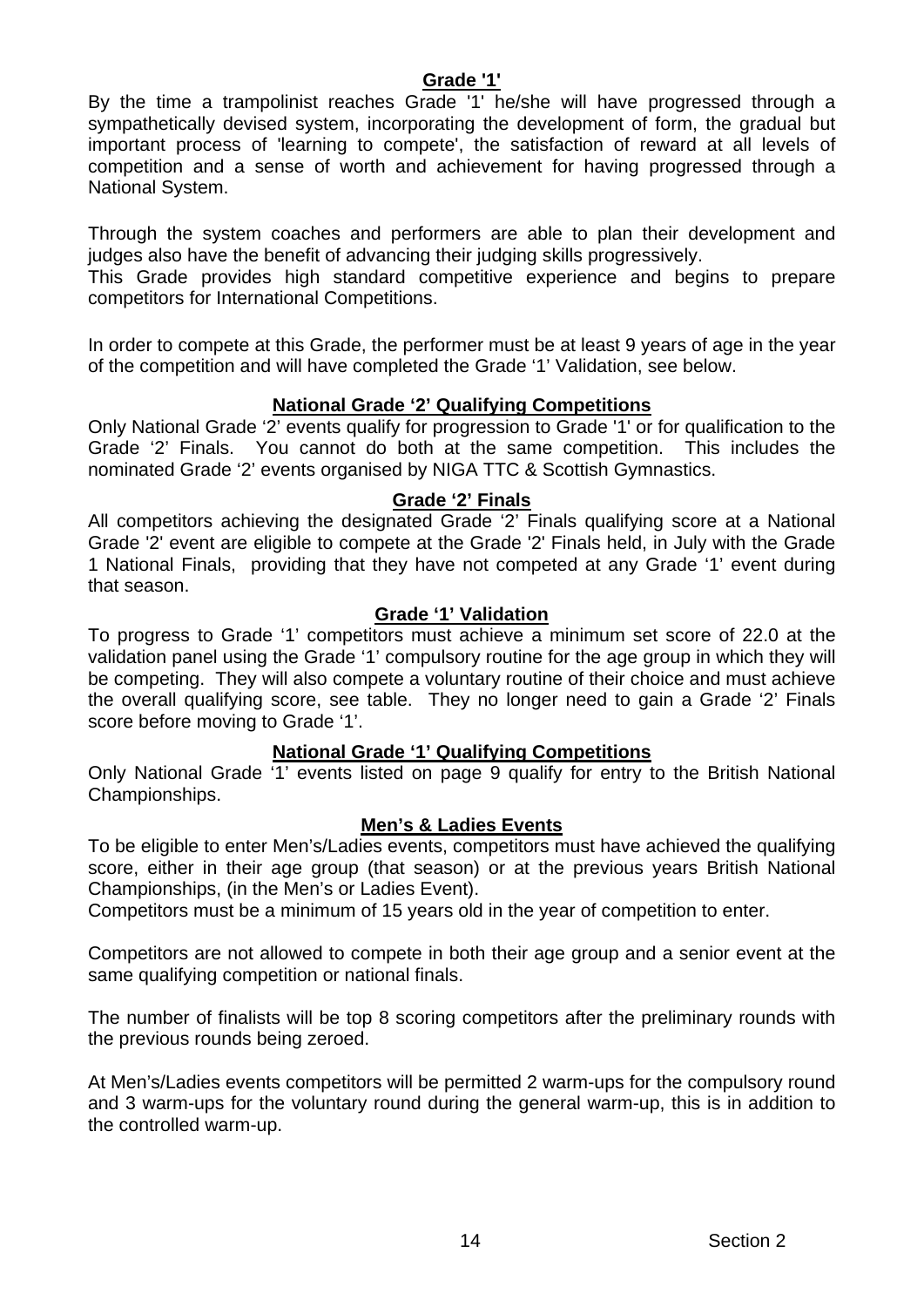**Note: - If a competitor does not achieve the score for National Championships at Men's/Ladies and has not achieved the score to retain FIG B in their age group they will be required to compete at National C in 2009.** 

# **National Championships**

In order to qualify to compete in the National Championships during the same competitive season, an age group competitor must have achieved the relevant score in at least one National Grade '1' Qualifying Competition. To achieve a senior nationals qualification a competitor must finish in the top 40% (percentage to be confirmed) at any one event.

**Byes to the British Championships** – Competitors who compete for British Gymnastics teams between 1<sup>st</sup> January and 1<sup>st</sup> July will receive a bye to the British Championships. The events in which they are allowed a bye will depend on the level of representation. Where it is not possible to print this into the competition handbook, it will be available online at [www.bg-coaches.org](http://www.bg-coaches.org/).

# **Age Groups**

#### **At all Grades there are separate Competitions for Male & Female**

|                | Grades '5'-'7'   Under 9, Under 11, Under 13, Under 15, Under 17, Over 17 (Under 19 |
|----------------|-------------------------------------------------------------------------------------|
|                | and Over 19 groups at the discretion of the Regional TTC)                           |
| Grades $3'-4'$ | Under 11, Under 13, Under 15, Under 17, Over 17 (Under 19 and Over                  |
|                | 19 groups at the discretion of the Regional TTC)                                    |
| Grade '2'      | Under 11, Under 13, Under 15, Under 17, Under 19, Over 19                           |
| Grade '1'      | Under 11, Under 13, Under 15, Under 17, Under 19, Over 19,                          |
|                | Men's/Ladies                                                                        |

#### **In order to compete at either Grade 1 or Grade 2, the competitor must be a minimum of 9 years old in the year of competition**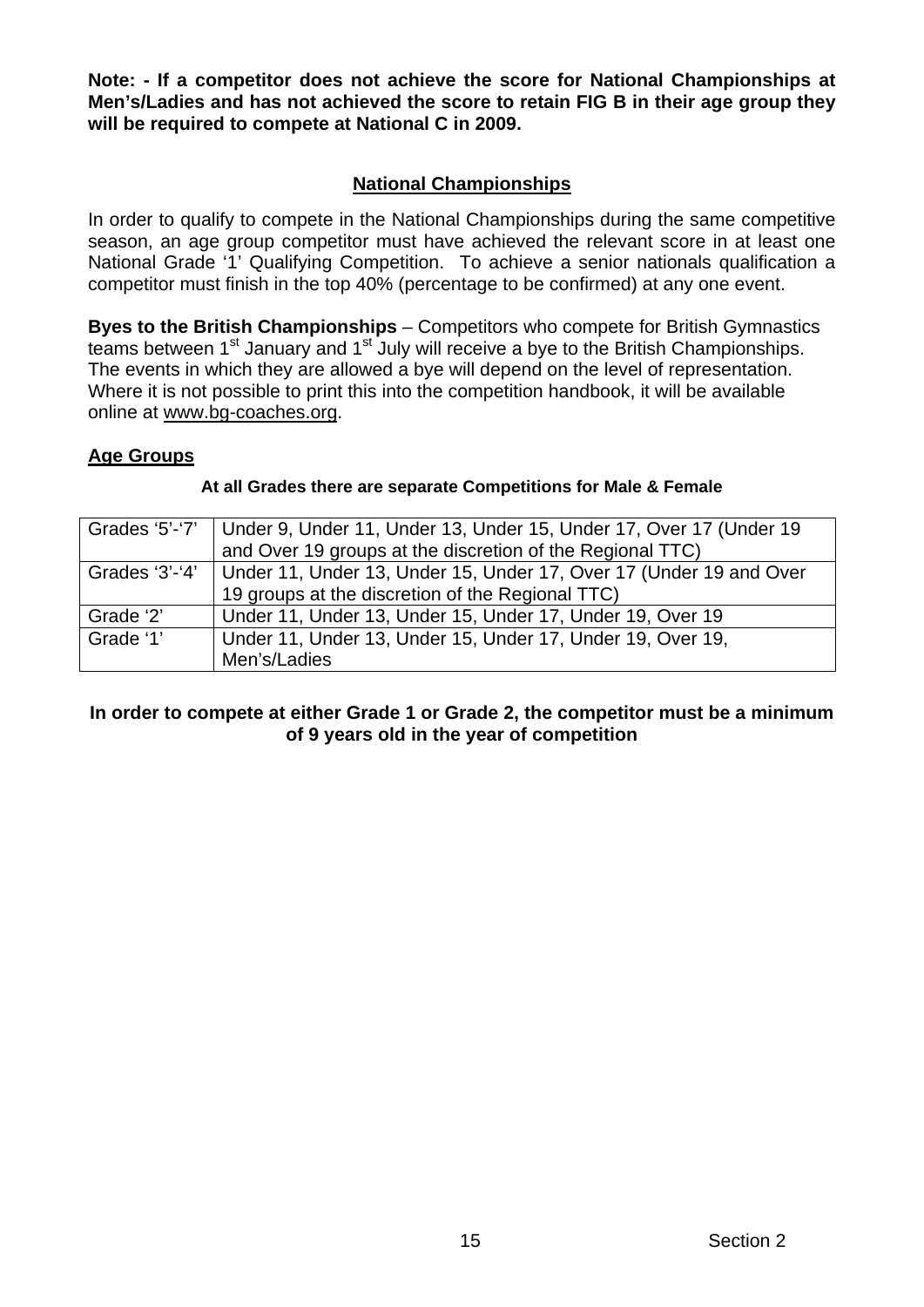# **Progression and Qualification**

#### **Grades '5' – 'GMPD' are to be administered by the Regional Trampoline Committees.**

When the qualifying score has been achieved twice at Grade '5' or Grade '4' the competitor is encouraged to progress to the next Grade. *Competitors achieving two qualifying scores at Grade '4' are no longer required to move to Grade '3'*.

Once a competitor has competed at Grade '3' return to Grade '4' is not *usually* permitted.

Applications to downgrade **(Grades '4'-'1')** must be made in writing (to the Scores Co-ordinator) stating the reasons *for the downgrade. Please allow 6 weeks prior to a competition for a reply. No requests will be considered after the competition closing date.* Permission to downgrade will only be granted in exceptional circumstances, and see below.

Once a competitor has competed at Grade '2' they will be required to compete at Regional D the following **January** if they do not achieve the relevant qualification score in a National Grade '2' event **within that year.** If they have competed on the validation panel the relevant tariff caps will be applied when working out if the qualification score has been achieved.

Any Grade '2' competitor who does not compete during a season will be required to compete at Regional D the following season.

Qualifying scores to progress through the grading system (Grades '4' to '2') are only valid in the year of attainment. The competitor must achieve the relevant qualification score for 2009 to be eligible to compete at the equivalent level in the new competition system.

#### **For Qualification scores to National C see table of Qualifying Scores.**

Once a Competitor has competed at Grade '1', return to Grade '2' Competition is not permitted during the same calendar year.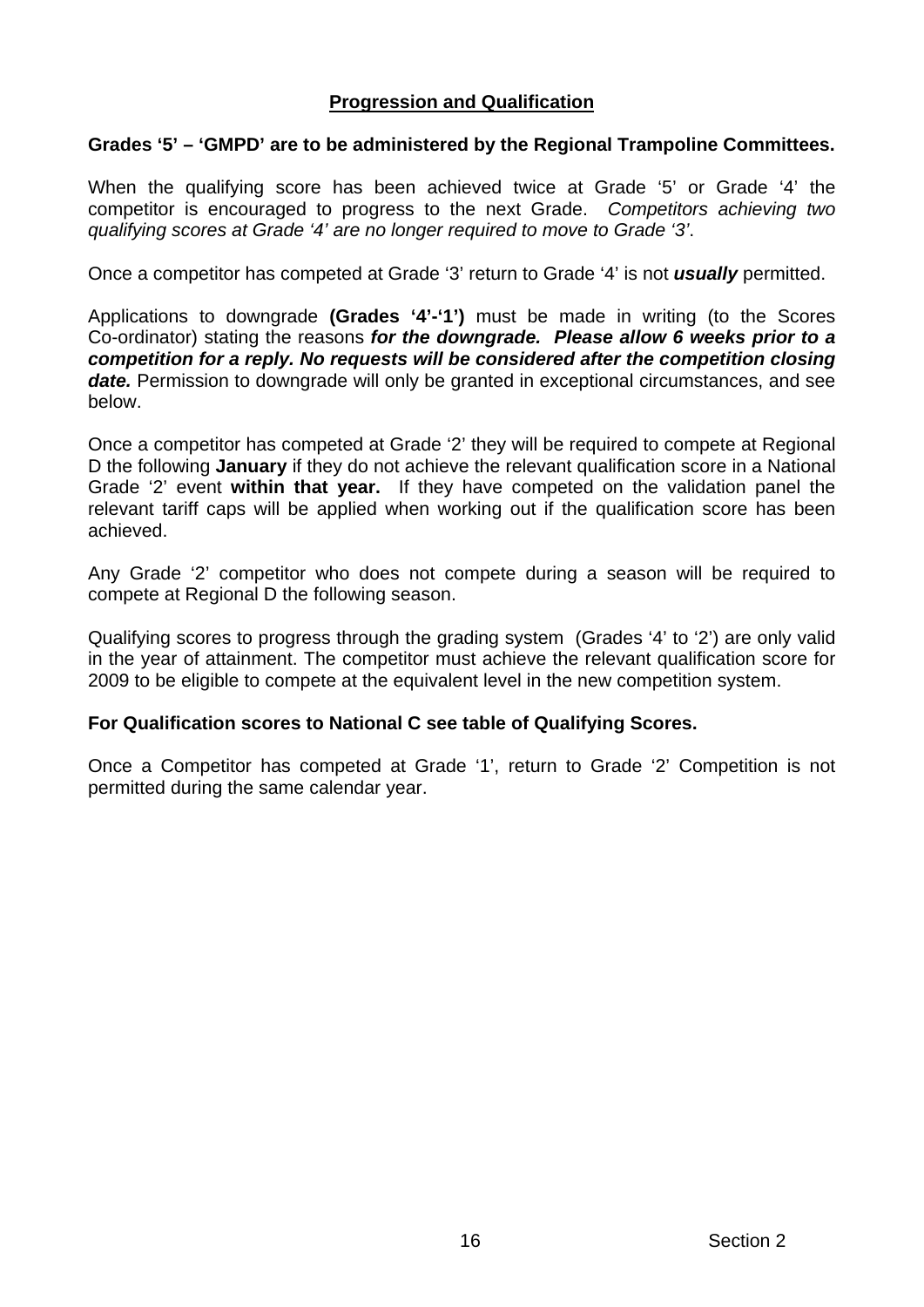#### **Return to Grade '2' is permitted in 2008 if :-**

- 1. The competitor is changing age groups and is unable to perform the compulsory routine safely, or
- 2. The compulsory routine has changed and the competitor is unable to perform the new compulsory routine safely, or
- 3. There is approval by the Competition Committee.

Applications to downgrade must be made *in writing* prior to entering the Grade 2 competition (to the Scores Coordinator) stating the reasons for the downgrade, also see below*.* 

Validation scores to progress from Grade '2' to Grade '1' are valid for the year of attainment.

**Note**: You must be a minimum of 9 years of age in the year of competition to compete at either Grade '2' or Grade '1'.

#### *Note: - Any competitor who is granted a downgrade will not be permitted to compete at a higher grade during that competition season***.**

Once a Competitor has competed at Grade '1' they will be required to compete at 'National C' the following January if they do not achieve the relevant qualification scores in a National Grade '1' Event.

Any Grade '1' competitor who does not compete during the season will be required to compete at 'National C' the following season.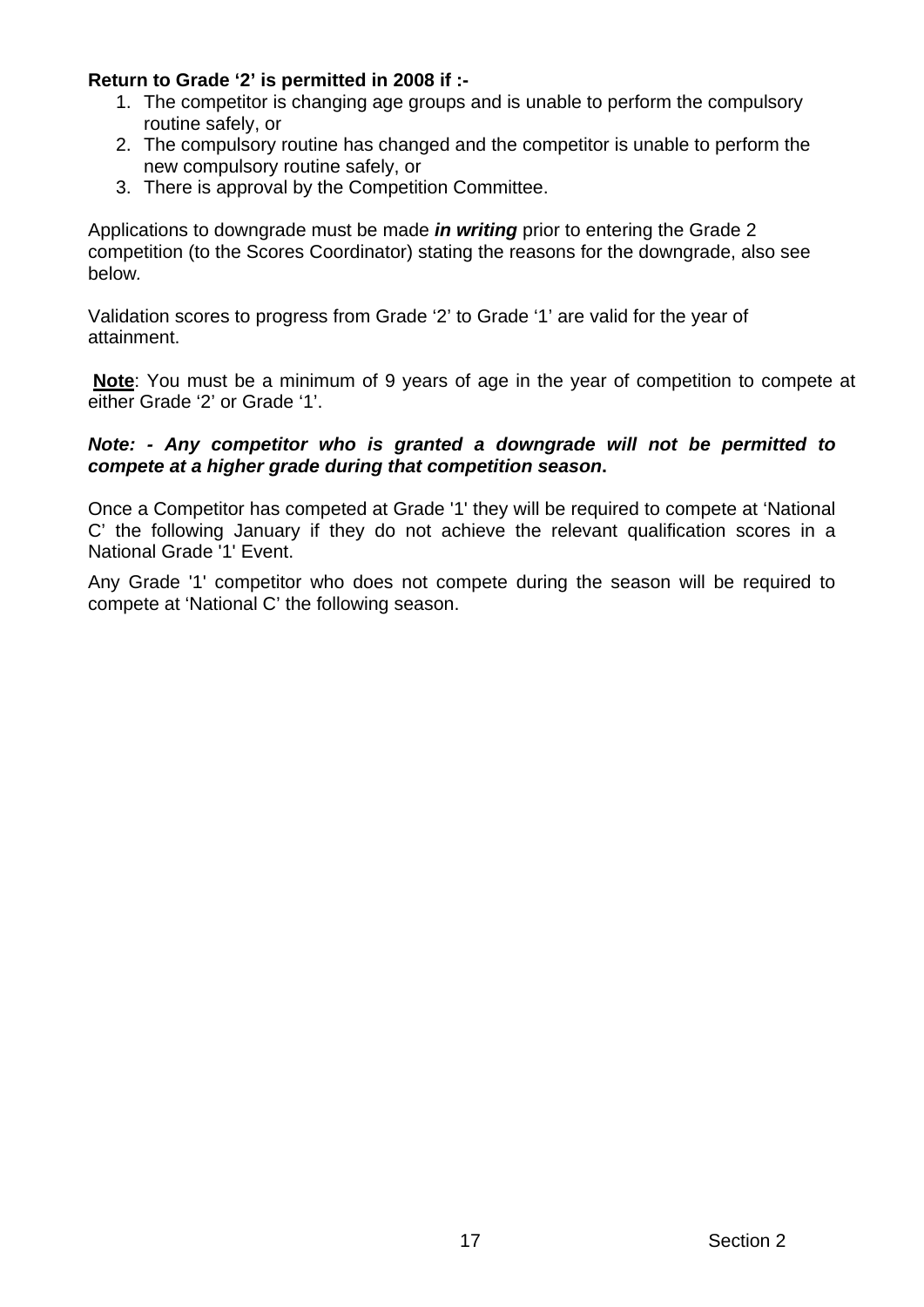# **Qualification Scores for 2008**

|                    | Under 11 | Under 13 | Under 15 | Under 17/<br>Over 17 | Under 17/<br>Under 19/<br>Over 19 | Mens/<br>Ladies |
|--------------------|----------|----------|----------|----------------------|-----------------------------------|-----------------|
| 5 to 4             | 47.0     | 47.5     | 47.5     | 48.0                 |                                   |                 |
| <b>Max Tariff</b>  | 2.0      | 2.5      | 2.5      | 3.0                  |                                   |                 |
|                    |          |          |          |                      |                                   |                 |
| 4 to 3             | 48.0     | 48.5     | 48.5     | 49.0                 |                                   |                 |
| <b>Max. Tariff</b> | 3.0      | 3.5      | 3.5      | 4.0                  |                                   |                 |
|                    |          |          |          |                      |                                   |                 |
| 3 to 2             | 49.0     | 49.5     | 50.0     | 50.0                 |                                   |                 |
| <b>Max. Tariff</b> | 4.0      | 4.5      | 5.0      | 5.0                  |                                   |                 |
|                    |          |          |          |                      |                                   |                 |
| 2 Nats             | 48.5     | 49.0     | 50.5     |                      | 51.0                              |                 |
| Max. Tariff (G2)   | 5.0      | 5.5      | 7.0      |                      | 7.5                               |                 |
| $2$ to 1           | 49.0     | 50.0     | 51.5     |                      | 52.0                              |                 |
| (incl min set)     | 22.0     | 22.0     | 22.0     |                      | 22.0                              |                 |
| Max. Tariff (val)  | 5.5      | 8.5      | n/a      |                      | n/a                               |                 |
|                    |          |          |          |                      |                                   |                 |
| 2 to 2009 NAT C    | 50.0     | 50.0     | 50.0     |                      | 50.0                              |                 |
|                    |          |          |          |                      |                                   |                 |

The qualification scores and tariff caps are as follows:  $\sim$ 

| 1 Nats                   | 50.0 | 51.0 | 52.5 | 53.0 | <b>Top 40%</b> |
|--------------------------|------|------|------|------|----------------|
| <b>Max. Tariff</b>       | 5.5  | 8.5  | n/a  | n/a  |                |
| 1 to M/L                 |      |      |      | 55.5 |                |
|                          |      |      |      |      |                |
| 1 to 2009 FIG B          | 52.0 | 52.0 | 52.0 | 52.0 |                |
| <b>M/L to 2009 FIG A</b> |      |      |      |      | <b>Top 50%</b> |

Qualifying Scores are calculated using the first TWO rounds only

All competitors competing at Grade 1, 2, 3 or 4 must be 9 in the year of competition in line with British Gymnastics Policy.

All competitors wishing to enter the Mens and Ladies category must be 15 in the year of competition

RED Change to 2007

**BLUE** Qualification into new competition structure

**All scores from Regional competitions must be with the Scores Co-ordinator within seven days of the competition. Failure to do so will render all qualifiers invalid. The onus is on the Region to ensure that this requirement happens. Scores should be sent by email with qualifying routines highlighted.**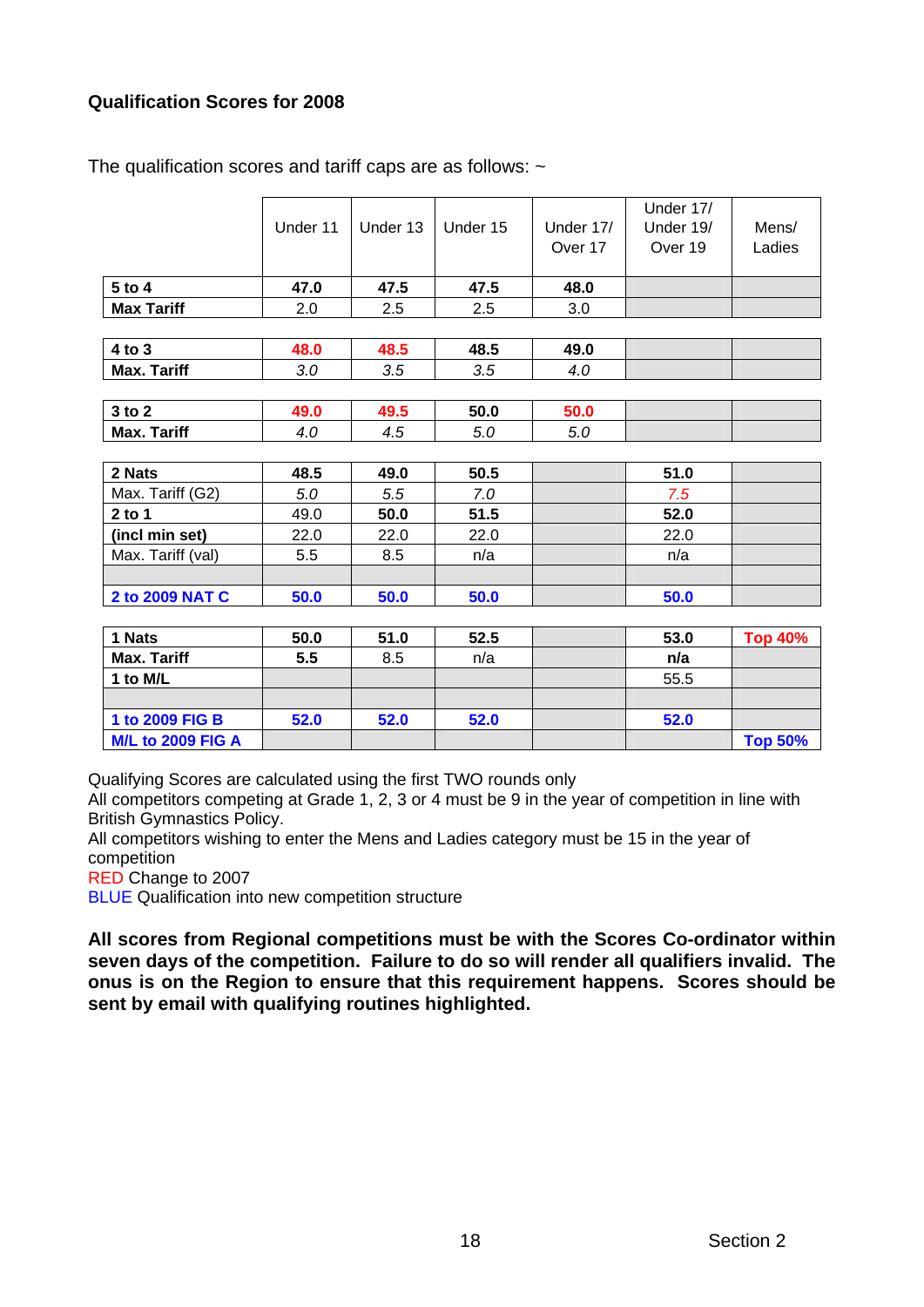# **Compulsory Routines Grades 'GMPD'-'4'**

Regions may choose to replace U17 / O17 with U17 /U19 /O19

| Grade '8'                     | <b>Disabilities Trampolining</b>                  |                                     |  |  |  |
|-------------------------------|---------------------------------------------------|-------------------------------------|--|--|--|
|                               | See GMPD competition structure for more details   |                                     |  |  |  |
|                               |                                                   |                                     |  |  |  |
| Grade '7'                     |                                                   | <b>Proficiency Days</b>             |  |  |  |
| Grade '6'                     |                                                   |                                     |  |  |  |
| Under 9/11                    | <b>Under 13/15</b>                                | U17, 017                            |  |  |  |
| <b>Front Drop</b>             | <b>Front Drop</b>                                 | 1/2 Twist Jump                      |  |  |  |
| To Feet                       | To Feet                                           | Straddle Jump                       |  |  |  |
| Straddle Jump                 | Straddle Jump                                     | Seat Drop                           |  |  |  |
| 1/2 Twist Jump                | 1/ <sub>2</sub> Twist Jump                        | 1/2 Twist to Seat Drop              |  |  |  |
| Seat Drop                     | Seat Drop                                         | 1/ <sub>2</sub> Twist to Feet       |  |  |  |
| 1/2 Twist to Seat Drop        | 1/ <sub>2</sub> Twist to Feet                     | Pike Jump                           |  |  |  |
| 1/ <sub>2</sub> Twist to Feet | Tuck Jump                                         | <b>Back Drop</b>                    |  |  |  |
| Tuck Jump                     | Pike Jump                                         | 1/ <sub>2</sub> Twist to Feet       |  |  |  |
| Pike Jump                     |                                                   |                                     |  |  |  |
|                               | <b>Back Drop</b><br>1/ <sub>2</sub> Twist to Feet | Tuck Jump<br><b>Full Twist Jump</b> |  |  |  |
| Full Twist Jump               |                                                   |                                     |  |  |  |
|                               |                                                   |                                     |  |  |  |
| Grade '5'                     |                                                   |                                     |  |  |  |
| Under 9/11                    | <b>Under 13/15</b>                                | U17, 017                            |  |  |  |
| <b>Full Twist</b>             | Back SS (T)                                       | Back SS (S)                         |  |  |  |
| Straddle Jump                 | Straddle Jump                                     | Straddle Jump                       |  |  |  |
| Seat Drop                     | Seat Drop                                         | Seat Drop                           |  |  |  |
| 1/2 Twist to Seat Drop        | 1/2 Twist to Seat Drop                            | 1/2 Twist to Seat Drop              |  |  |  |
| 1/2 Twist to Feet             | 1/ <sub>2</sub> Twist to Feet                     | 1/ <sub>2</sub> Twist to Feet       |  |  |  |
| Pike Jump                     | Pike Jump                                         | Pike Jump                           |  |  |  |
| <b>Back Drop</b>              | <b>Back Drop</b>                                  | <b>Back Drop</b>                    |  |  |  |
| 1/2 Twist to Feet             | 1/ <sub>2</sub> Twist to Feet                     | 1/ <sub>2</sub> Twist to Feet       |  |  |  |
| Tuck Jump                     | Tuck Jump                                         | Tuck Jump                           |  |  |  |
| Front SS (T)                  | Front SS (T)                                      | Front SS (T)                        |  |  |  |
|                               |                                                   |                                     |  |  |  |
|                               |                                                   |                                     |  |  |  |
| Grade '4'                     |                                                   |                                     |  |  |  |
| <b>Under 11</b>               | <b>Under 13/15</b>                                | U17, 017                            |  |  |  |
| Back S/S (T)                  | Back S/S (P)                                      | Back S/S (S)                        |  |  |  |
| <b>Piked Straddle Jump</b>    | <b>Piked Straddle Jump</b>                        | Piked Straddle Jump                 |  |  |  |
| Back S/S (T) to Seat          | Back S/S (T) to Seat                              | Back S/S (T)                        |  |  |  |
| 1/ <sub>2</sub> Twist to Feet | 1/ <sub>2</sub> Twist to Feet                     | Seat Drop                           |  |  |  |
| 1/ <sub>2</sub> Twist Jump    | 1/ <sub>2</sub> Twist Jump                        | 1/2 Twist to Feet                   |  |  |  |
| Pike Jump                     | Pike Jump                                         | Pike Jump                           |  |  |  |
| <b>Back Drop</b>              | <b>Back Drop</b>                                  | Barani (P)                          |  |  |  |
| 1/ <sub>2</sub> Twist to Feet | 1/2 Twist to Feet                                 | 1/ <sub>2</sub> Twist Jump          |  |  |  |
| Tuck Jump                     | Tuck Jump                                         | Tuck Jump                           |  |  |  |
| Front S/S (T)                 | Barani (T)                                        | Front S/S (P)                       |  |  |  |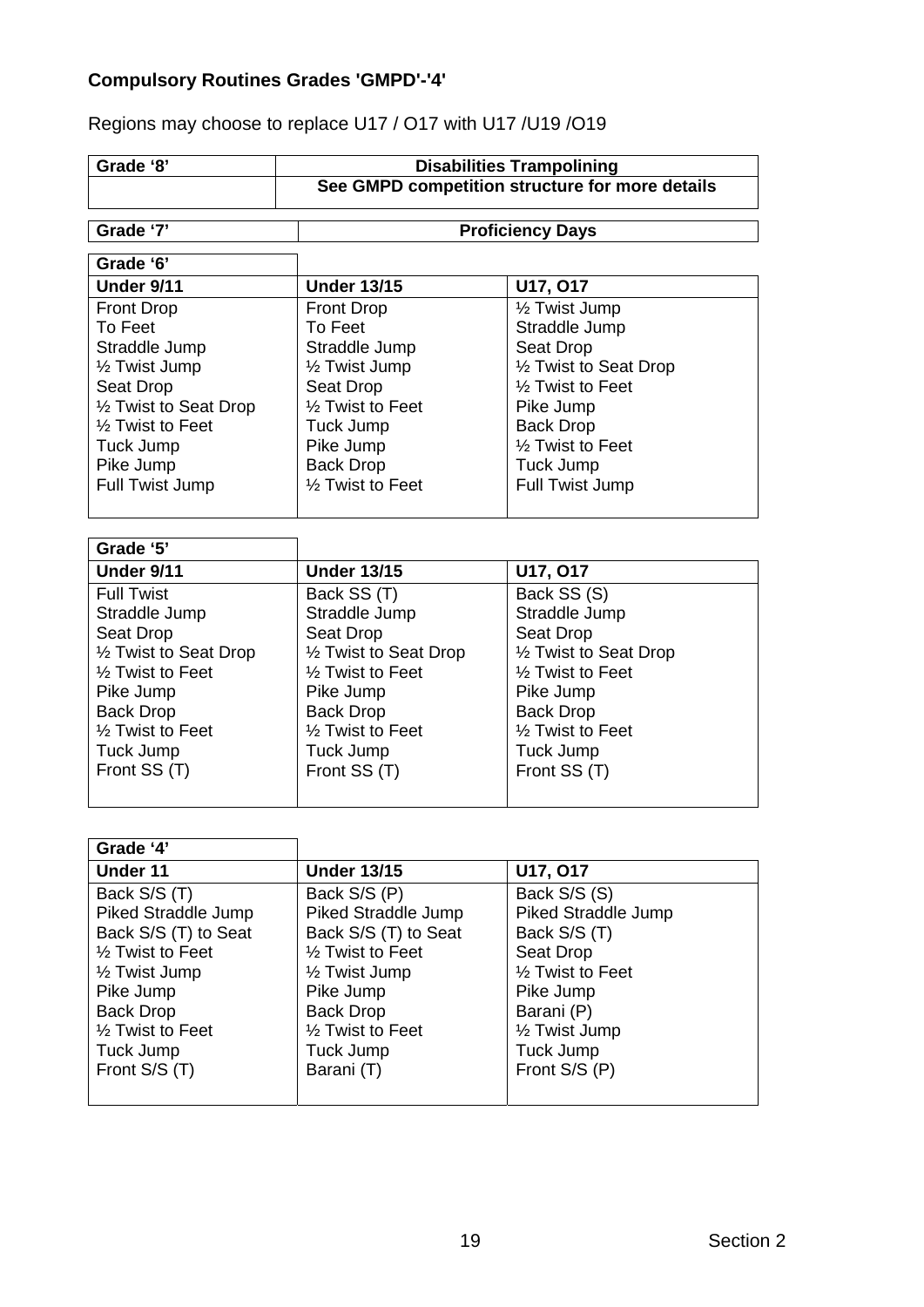# **Compulsory Routines Grades '3' & '2'**

| Grade '3'                     |                               |                            |
|-------------------------------|-------------------------------|----------------------------|
| Under 11                      | Under 13                      | Under 15                   |
| Back S/S (P)                  | Back S/S (S)                  | Back S/S (S)               |
| Piked Straddle Jump           | Straddle Jump                 | <b>Piked Straddle Jump</b> |
| Back S/S to Seat (T)          | Back S/S (T)                  | Back S/S (P)               |
| 1/ <sub>2</sub> Twist to Feet | Tuck Jump                     | Barani (P)                 |
| Full Twist Jump               | Barani (T)                    | 1/ <sub>2</sub> Twist Jump |
| Tuck Jump                     | 1/ <sub>2</sub> Twist Jump    | Pike Jump                  |
| Barani (T)                    | Pike Jump                     | Back S/S (T)               |
| 1/2 Twist Jump                | Back S/S to Seat (T)          | Tuck Jump                  |
| Pike Jump                     | 1/ <sub>2</sub> Twist to Feet | 3⁄4 Front Somersault (S)   |
| Front S/S (P)                 | Front S/S (P)                 | 1/2 Twist to Feet          |
|                               |                               |                            |

# **U17, O17**

10 different skills to include:-

- 1. at least 7 skills with a min of  $270^{\circ}$  of somersault rotation.
- 2. 1 skill from 1. must be either full twisting back somersault **OR** 1 ½ twisting front somersault **OR** one skill landing on either the front or back **and from this skill** one skill with a min of  $450^{\circ}$  of rotation.

| <b>Grade '2' Age Group Routines</b> |                            |                            |  |  |  |
|-------------------------------------|----------------------------|----------------------------|--|--|--|
| Under 11                            | Under 13                   | Under 15                   |  |  |  |
| Back S/S (P)                        | Back S/S (S)               | Back S/S (S)               |  |  |  |
| Piked Straddle Jump                 | Piked Straddle Jump        | Barani (S)                 |  |  |  |
| Back S/S (T)                        | Back S/S (P)               | Back S/S (P)               |  |  |  |
| Barani (T)                          | Barani (P)                 | <b>Piked Straddle Jump</b> |  |  |  |
| 1/ <sub>2</sub> Twist Jump          | 1/ <sub>2</sub> Twist Jump | Barani (P)                 |  |  |  |
| Tuck Jump                           | Pike Jump                  | 1/ <sub>2</sub> Twist Jump |  |  |  |
| Back S/S (T) to Seat                | Back S/S (T)               | Tuck Jump                  |  |  |  |
| 1/2 Twist to Feet                   | Tuck Jump                  | Back S/S (T)               |  |  |  |
| Pike Jump                           | 3⁄4 Front Somersault (S)   | 3⁄4 Front Somersault (S)   |  |  |  |
| Front S/S (P)                       | 1/2 Twist to Feet          | Barani Ball Out (T)        |  |  |  |
|                                     |                            |                            |  |  |  |

#### **U17, U19, Over 19**

10 different skills to include :-

(1) 9 skills with a min of 270° of somersault rotation to include

- $\div$  (2) 1 skill landing on either the back or front
- $\div$  (3) From the above landing 1 somersault with a minimum of 450° of rotation.
- (4) Either a full twisting back somersault **OR** a 1 ½ twisting front somersault  **OR** 1 somersault with at least 720° of somersault rotation.

Any or all of number (4) may be incorporated in the routine.

*Elements cannot be combined to fulfil the above requirements*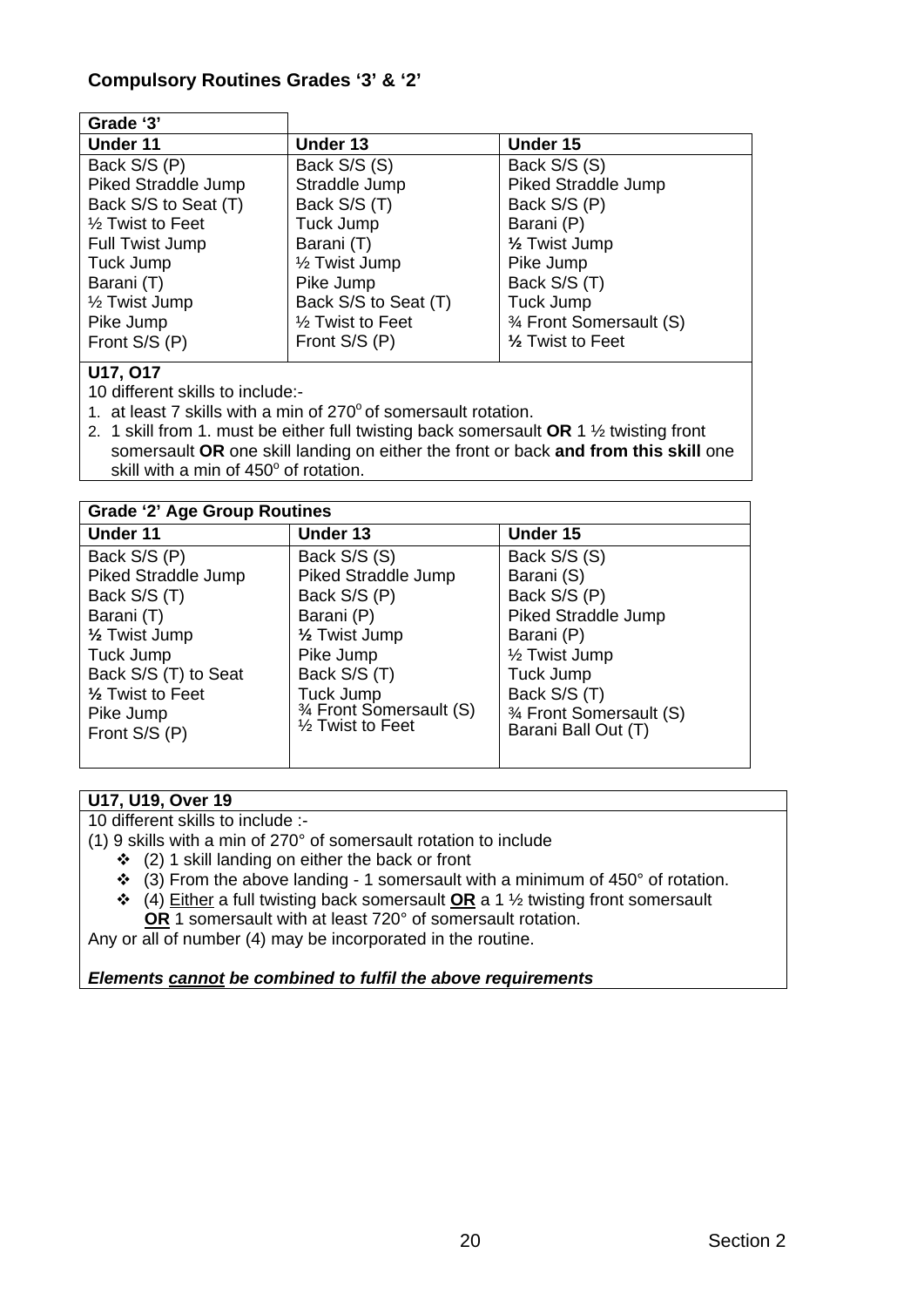# **Grade '1' Age Group Routines**

| $-1.49$                     |                            |                          |  |  |  |
|-----------------------------|----------------------------|--------------------------|--|--|--|
| Under 11                    | Under 13                   | Under 15                 |  |  |  |
| Back S/S (P)                | Back S/S (S)               | Back S/S (S)             |  |  |  |
| Barani (P)                  | Barani (S)                 | Barani (S)               |  |  |  |
| Piked Straddle Jump         | Back S/S (P)               | Full Twisting Back S/S   |  |  |  |
| Back S/S to Seat Drop       | <b>Piked Straddle Jump</b> | Piked Straddle Jump      |  |  |  |
| $\frac{1}{2}$ Twist to Feet | Barani (P)                 | Back S/S (P)             |  |  |  |
| Pike Jump                   | 1/2 Twist Jump             | Barani (P)               |  |  |  |
| Back S/S (T)                | Tuck Jump                  | Back S/S (T)             |  |  |  |
| Tuck Jump                   | Back S/S (T)               | 3⁄4 Front Somersault (S) |  |  |  |
| Barani (T)                  | 3⁄4 Front Somersault (S)   | Ballout Barani (T)       |  |  |  |
| Front S/S (P)               | Ballout Barani (T)         | Front S/S (P)            |  |  |  |
|                             |                            |                          |  |  |  |

# **U17, U19, Over 19**

#### **World FIG B Set Requirements:**

10 different elements, 9 of them with a minimum of  $270^{\circ}$  somersault to include (1) One element to front or back

- (2) One element from front or back in conjunction with requirement no (1)
- (3) One double front or back somersault with or without twist
- $(4)$  One element with a minimum of  $540^{\circ}$  twist

#### **Elements cannot be combined to fulfil the above requirements**

#### **Mens and Ladies**

#### **World FIG A Set Requirements:**

10 different elements each with a minimum of  $270^\circ$  rotation

Two of the elements must be used for difficulty

The difficulty for these two elements will be added to the execution score.

Both these elements must be asterisked on the performers tariff sheet

#### **Neither of these elements should be repeated in the voluntary routine or the performer will lose the difficulty score for them**.

#### **First or (Compulsory Routines) in Competitions**

- 1) Where there is a compulsory routine (*known at FIG level as the First Routine*) for a graded competition the following rule applies.
	- a) If the performer does not complete the routine in the prescribed sequence order as per the compulsory routine for that age group/grade (*as per rule 1.2.1.1*) it will be deemed an interruption to the routine (*as per Rule 16.1.7*). This means that the skill where the routine went wrong will not be counted and the routine will be marked out of the number of correct skills up to that point.
- 2) Where the first routine has prescribed elements to be included and the performer has a choice as to order of performance of these elements. (Some age groups at Grade 1,2,3) the following rules apply.
	- a) If the competitor whilst performing the routine changes the order of the routine from that which is written on the competition card. There will be **one** deduction of **0.2** taken by each execution judge irrespective of the number of changes.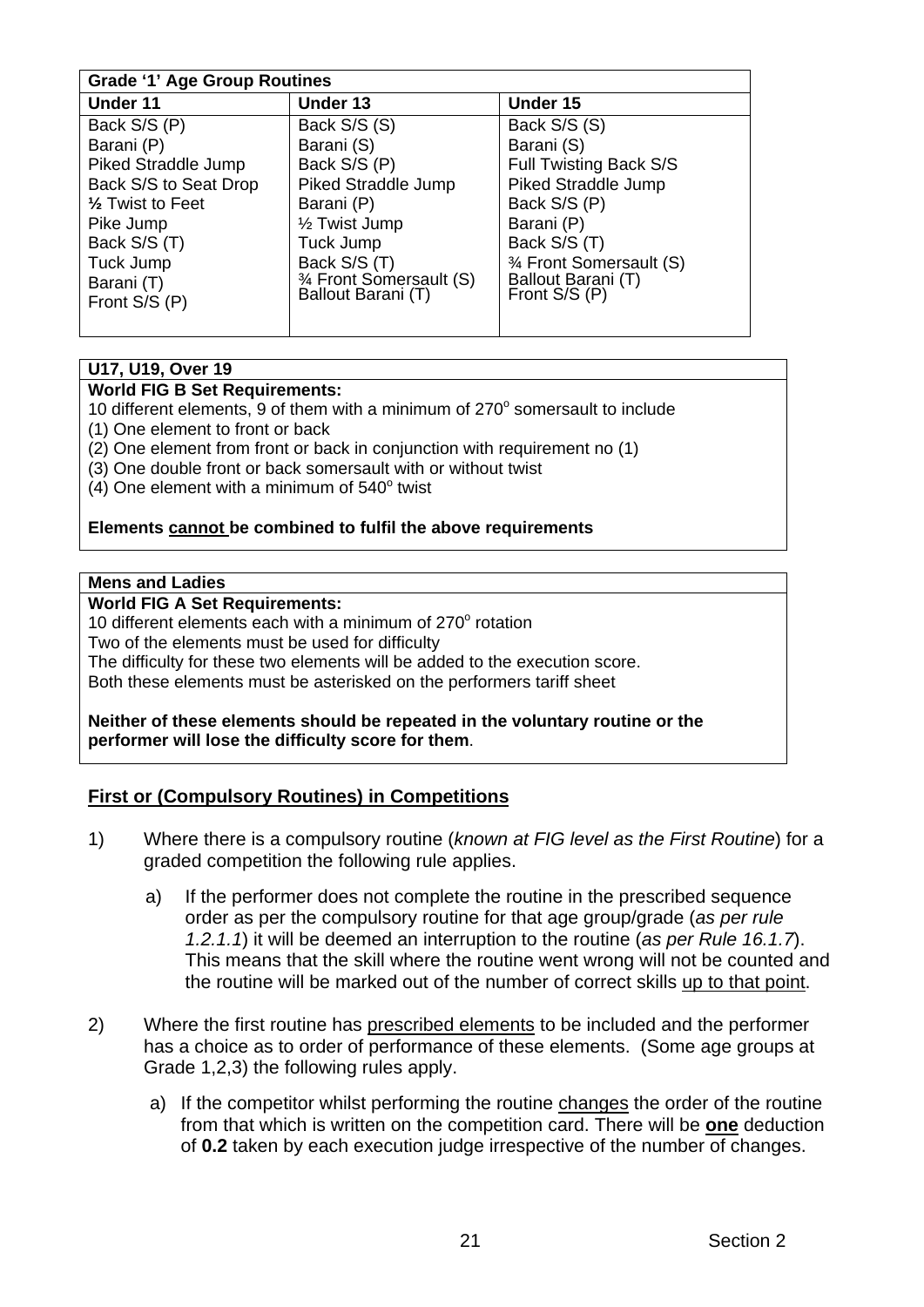- b) If an element is repeated there will be a deduction of **1.0** per repeat taken by the execution judges.
- c) If a prescribed element is missing from the first routine there will be a deduction of **1.0** per missing element taken by the execution judges.
- d) All prescribed elements should be marked with an asterix, competition cards that do not asterix the relevant skills will be treated as if the competitor failed to perform the required elements and will be subject to the above deductions.
- 3 i) Grade 1 **Mens/Ladies event** The following rules apply regarding the first routine.
	- a) If the competitor whilst performing the routine changes the order of the routine from that which is written on the competition card. There will be **one** deduction of **0.2** taken by each execution judge irrespective of the number of changes.
	- b) If an element is repeated there will be a deduction of **1.0** per repeat taken by the execution judges.
	- c) If a prescribed element is missing from the first routine there will be a deduction of **1.0** per missing element taken by the execution judges.
	- d) In the first routine there will be two elements with counting difficulty. The difficulty of the two elements will be added to the execution score. These skills must be marked with an asterisk on the competition card and their difficulty value and total difficulty value marked on the competition card before it is handed in. Failure to nominate these moves will result in the competitor not being credited with the difficulty.
	- 3 ii) In the Second routine (Voluntary) none of the elements already counted for difficulty in the first routine can be repeated, otherwise the difficulty of those elements will not be counted in the calculation of the score for the second routine.

#### **Difficulty Cards (Tariff Sheets)**

 All difficulty cards should be completed by the performer or coach in English or FIG notation. Where the card should be marked with asterix's to indicate required skills in 1<sup>st</sup> routines this must be done by the competitor or coach before the card is handed in. Likewise all skills that require a difficulty mark should have this written on the sheet before the card can be accepted. It is not the job of the difficulty judges to complete the card, their job is to confirm or change what is written as the routine is performed and display the difficulty score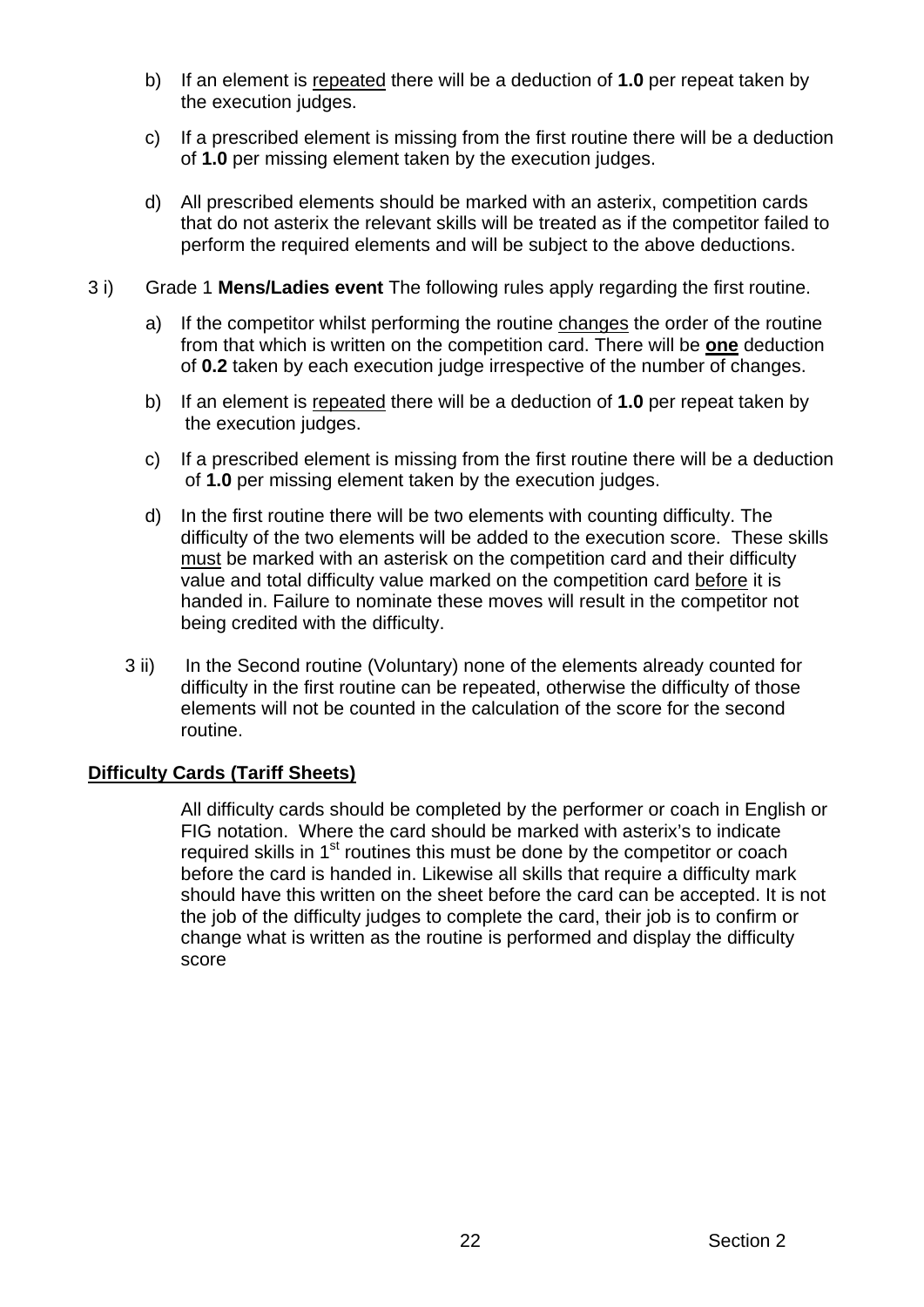# **AWARDS & TROPHIES**

#### **Grades '3' to 'GMPD'**

The Region may adopt their own policy for awards at these grades.

#### **Gala Weekends**

A minimum of 3 awards will be given for each event for both male and female groups. Where groups are large, additional awards may be made at the discretion of the organising Region.

A minimum of one award per two teams, up to a maximum of three awards (one to each member of each team) will be given for each event both male and female.

#### **Grade '1' National Championships, Grade 2 National Finals, Synchronised Trampoline Championships and Double Mini Trampoline Championships**

#### *All third round competitors (i.e. top 8) will receive an award.*

A certificate and/or a commemorative award will be given to each competitor in recognition of their achievement in qualifying for the National Championships.

#### **Teams**

A maximum of three awards (one to each member of each team) will be given for each event, both male and female.

Please note that **no** awards will be given out to anyone who does not attend the presentations. If there is an unavoidable reason for your absence, please speak to the competition organiser for further advice.

#### **COMPETITION ATTIRE**

For rules on competition clothing see BG code of points section 6

#### **EQUIPMENT**

FIG approved trampolines with 6x6mm or 6x4mm webbed beds will be used for all grades of competition.

FIG approved Eurotramp trampolines with 6x4mm webbed beds will be used for Grade '1', Grade '2' and Synchronised Trampoline competitions.

FIG approved Eurotramp Double Mini Trampolines with 13mm webbed beds will be used for the DMT competitions.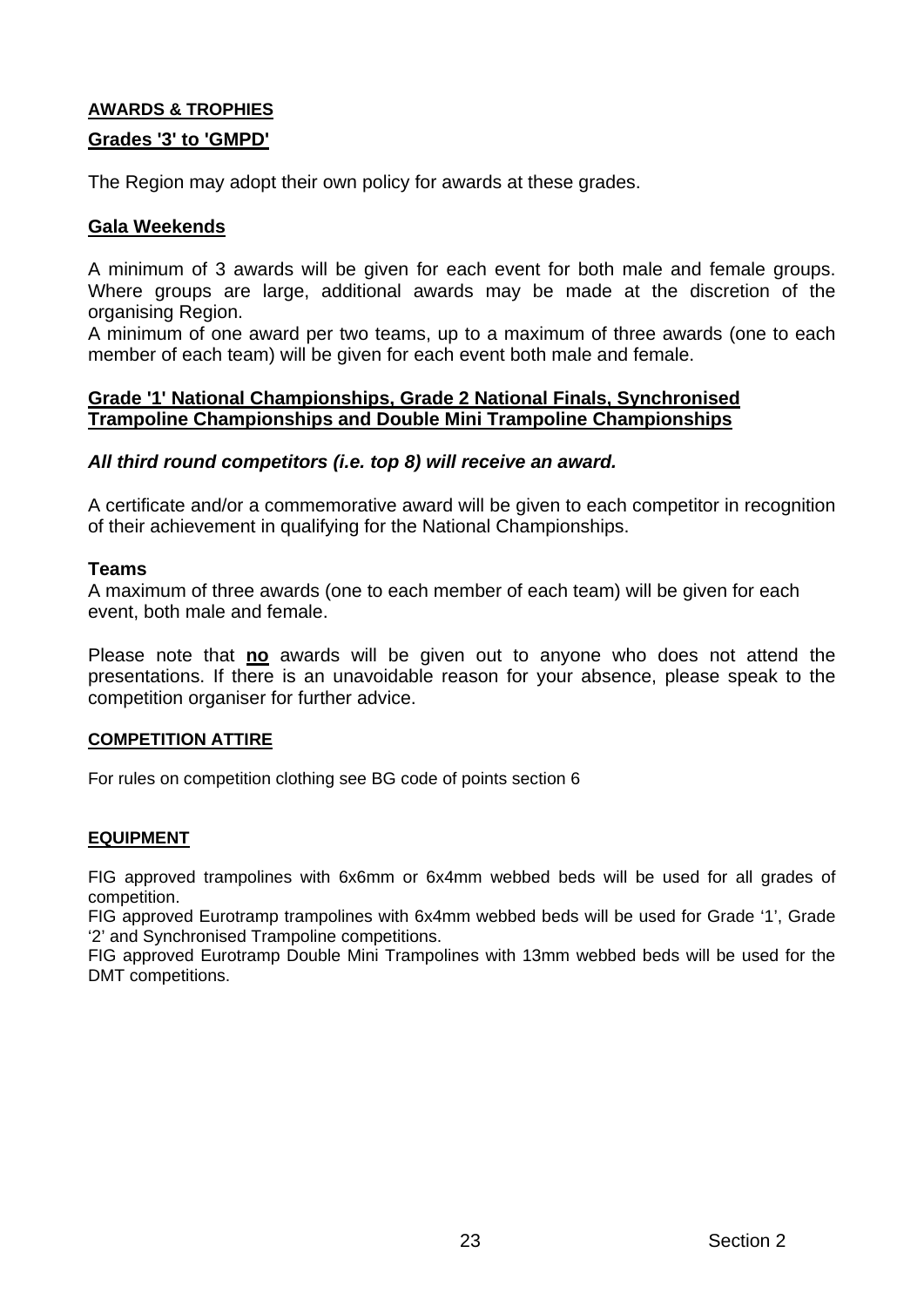#### **Trampolining for People with Disabilities Competition Structure**

Updated Nov 2007

#### **General Guidelines**

Performers with a recognised disability already competing at Grade 7 or above are recommended to stay in their present grade. However, they will have an opportunity to down grade if they wish to do so. It should be the aim of both the performer and coach to achieve such a standard as to compete in the higher grades.

Participants must be members of British Gymnastics and have a disability recognised by international disability sport organisations. Disabilities definitions are laid down by BG and will be adhered to (for more information contact BG).

**Grades** 

| GMPD A | Routines will typically contain difficulty up to 1.5 |
|--------|------------------------------------------------------|
| GMPD B | Routines will typically contain difficulty up to 1.0 |
| GMPD C | Routines will typically contain difficulty up to 0.5 |
| GMPD D | Routines will typically contain difficulty up to 0.3 |

Difficulty levels are a guide to when the competitor should be moved up a level and will not make up any part of the marks awarded.

If entries are low, levels may be merged to produce meaningful competition.

#### **Routines**

#### **GMPD D**

#### Compulsory Routines:

This will be compiled of six move**s**/shaped bounces with no more than ten bounces from the beginning of the competitor's routine. There will be no repeated moves/shapes allowed, the correct use of the trampolines elasticity must be used throughout the full set routine.

The set routine must be submitted to the superior judge prior to the beginning of each round and only the routine on the routine sheet will be marked.

There will be no difficulty mark for the set routine

#### Voluntary Routines

This will be compiled of ten move**s**/shaped bounces with no more than twenty bounces from the beginning of the competitors' routine.

Repeated moves will be allowed, **but** any repeated move will not be counted when calculating the difficulty mark.

Each voluntary routine will need to be submitted to the superior judge prior to beginning of the round. Changes during the routine will be marked.

Both the compulsory and voluntary routines start at the beginning of the first skill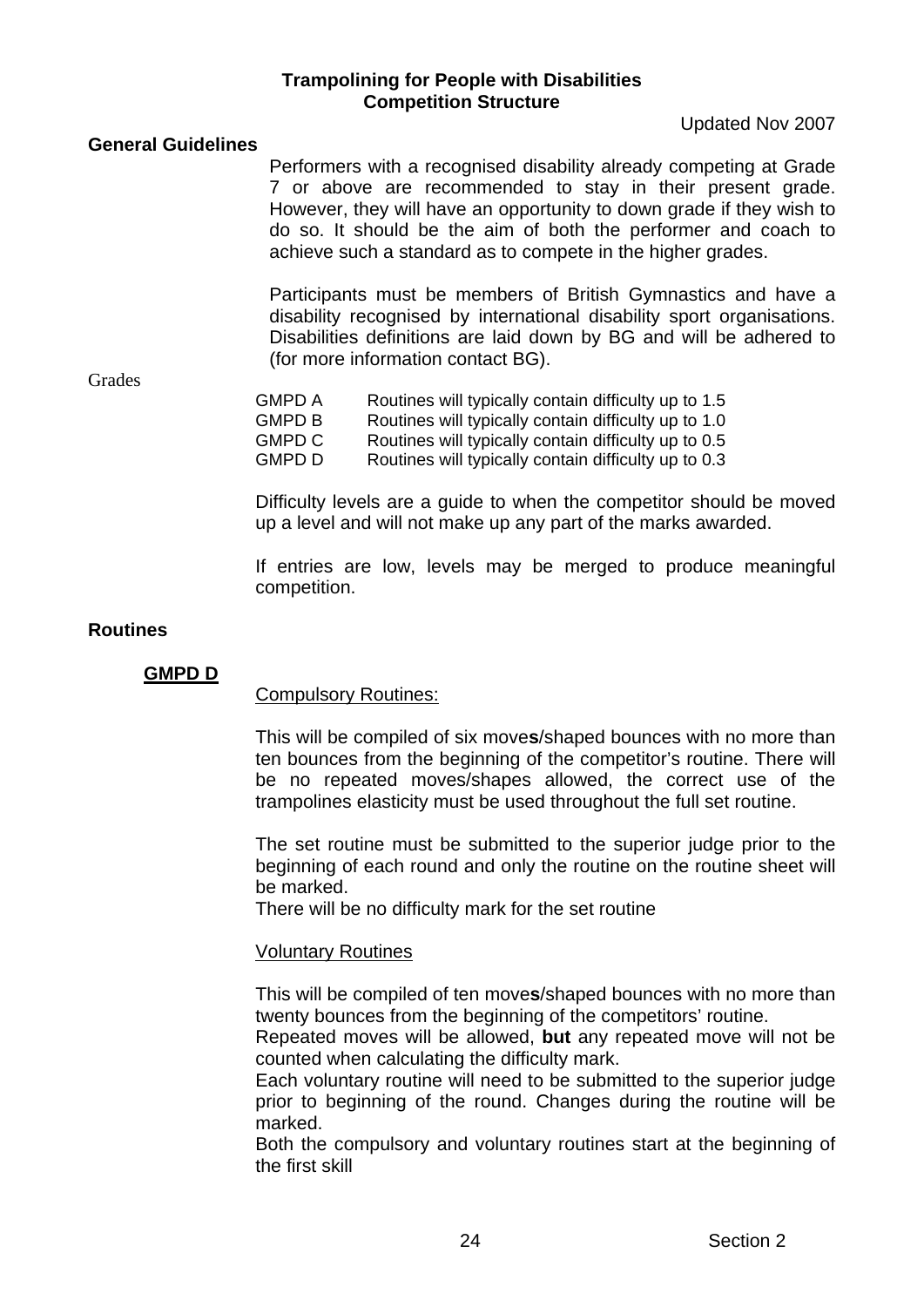#### Compulsory Routines:

This will be compiled of six move**s**/shaped bounces with no more than ten bounces from the beginning of the competitor's routine. There will be no repeated moves/shapes allowed, the correct use of the trampolines elasticity must be used throughout the full set routine.

The set routine must be submitted to the superior judge prior to the beginning of each round and only the routine on the routine sheet will be marked.

There will be no difficulty mark for the set routine

#### Voluntary Routines

This will be compiled of ten move/shaped bounces with no more than fifteen bounces from the beginning of the competitors' routine.

Repeated moves will be allowed, any repeated move will not be counted when calculating the difficulty mark.

Each voluntary routine will need to be submitted to the chair of judges prior to beginning of the round. Changes during the routine will be marked.

Both the compulsory and voluntary routines start at the beginning of the first skill

# **GMPD B**

#### Compulsory Routines:

This will be compiled of six move**s**/shaped bounces with no free bounces allowed. There will be no repeated moves/shapes allowed, the correct use of the trampolines elasticity must be used throughout the full set routine.

The set routine must be submitted to the Chair of the Panel prior to the beginning of each round and only this will be marked.

There will be no difficulty mark for the set routine

#### Voluntary Routines

This will be compiled of ten move/shaped bounces with no more than ten bounces from the beginning of the competitor's routine.

Repeated moves will be allowed, **but** any repeated move will not be counted when calculating the difficulty mark.

Each voluntary routine must be submitted to the chair of judges prior to beginning of the round. Changes during the routine will be marked.

Both the compulsory and voluntary routines start at the beginning of the first skill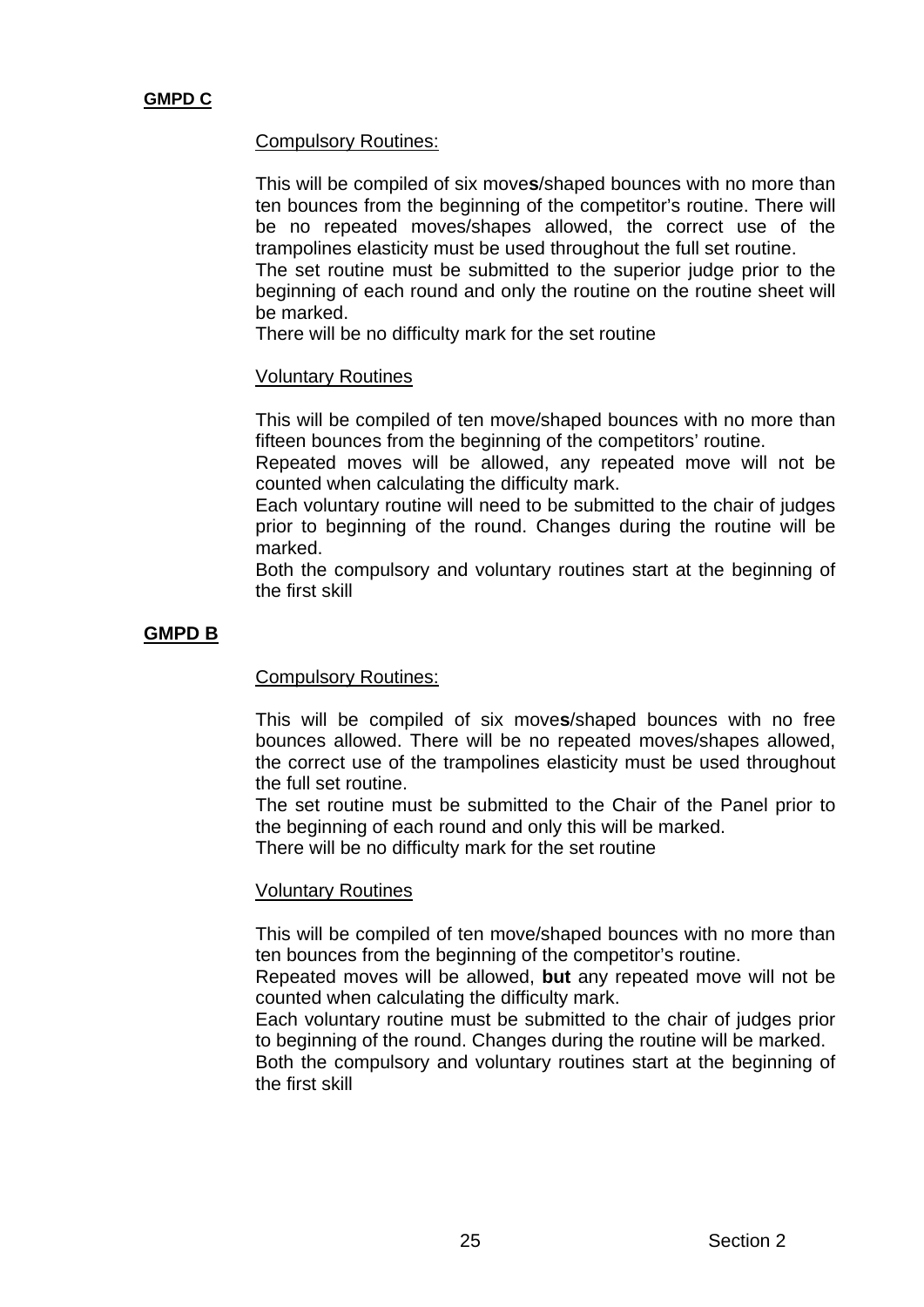# **GMPD A**

Compulsory Routines:

Participants may compete either a six contact routine, or a ten contact routine with the following requirements:

#### Either:

1) A six contact routine to include:

- A twist of no less than 180 degrees.
- Two of the following, a front, seat or back landing.
- 2) Participants are permitted one credited repetition of a tariff move.
- 3) Marks will be out of 6 plus 4 whole marks as per DMT

#### **or**

1) A 10 contact routine to include:

- A twist of no less than 360 degrees
- A twist of no less than 180 degrees from a seat, front or back landing
- 2) Repeats of tariff moves will not be credited.

#### Voluntary Routines

Routines will have a difficulty capped at 1.5

Each competitor will compete in two rounds of competition. The voluntary routine will be credited difficulty.

Participants with physical or learning difficulties who have the appropriate skill level may compete in the mainstream Grade '7' or above.

Both the compulsory and voluntary routines start at the beginning of the first skill

#### **Competition Attire**

Full competition attire will be implemented in accordance with the British Gymnastics Trampolining Code of Practice.

Competitors will be allowed to use alternative clothing with respect to the Health & Safety of the competitor.

The disabilities representative has to be notified as to special circumstances regarding attire before the date of the competition.

Under NO circumstances will footwear be allowed to be worn apart from the regulation footwear stated in the British Gymnastics code of **Practice** 

#### **Entries**

Entries will need to be in to the competition organiser or British Gymnastics (see entry form for more details) before or on the stated closing date.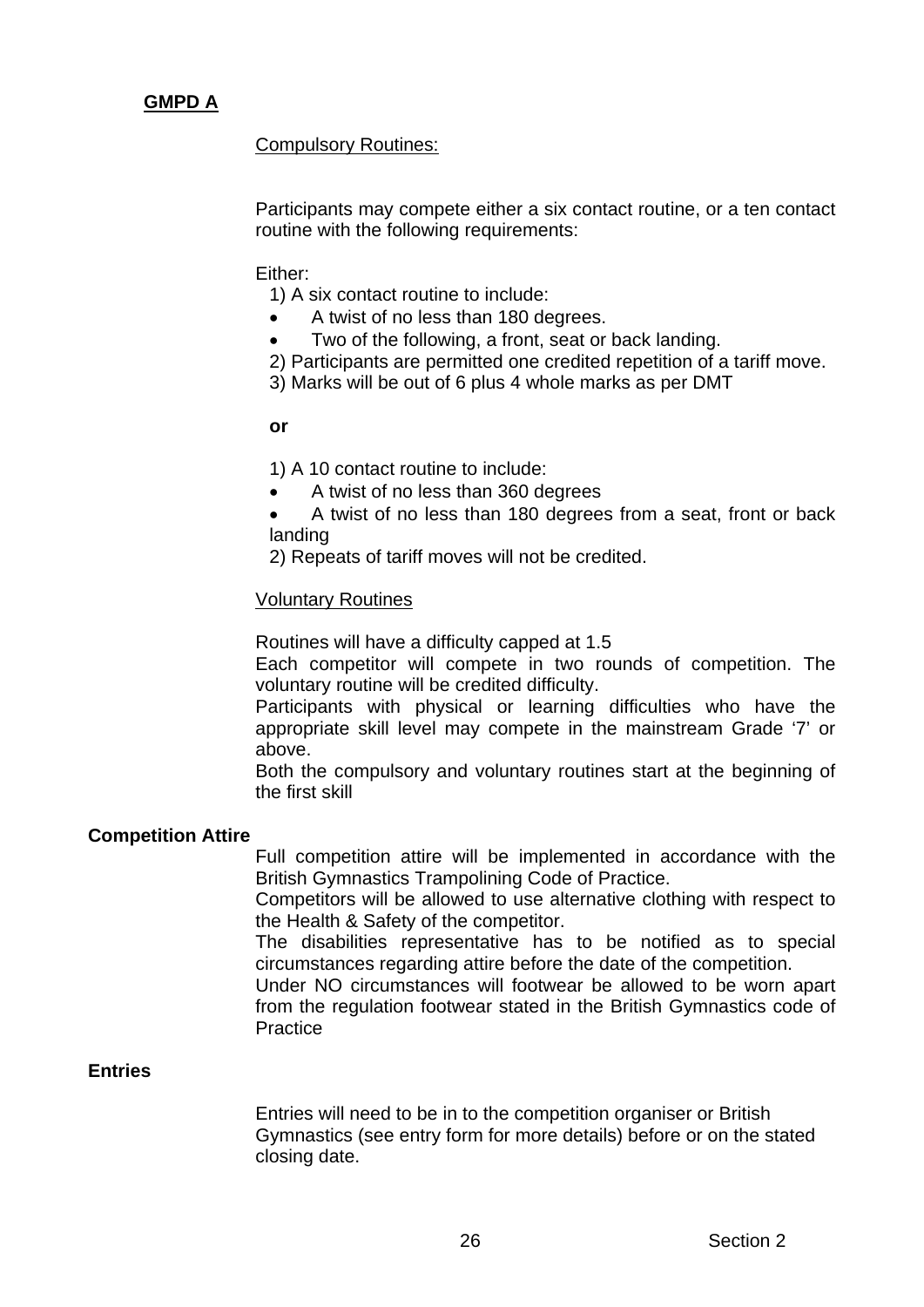| <b>Cost</b> |            |
|-------------|------------|
|             | The cost v |

will be as per entry form.

# **Age Groups**

Under 11, Under 13, Under 15, Under 17, Over 17 & Over 25

#### **Rules of Grading**

Once a competitor has competed in any given level and achieved a ranking of first position twice, that competitor is not permitted to enter that level again and MUST enter the next level. Once a competitor has moved up a level they will then not be allowed to relegate themselves unless specific permission is granted by the Disabilities Representative & Regional Competition Secretary.

The decision must not be made by the representative alone; this will be decided by the Regional Technical Committee with no less than three members present.

There will be no capping of age within the GMPD competition structure.

#### **Moves Used**

All moves, except the quarter turn, that are stated on the One to Fifteen Star awards, will be accepted as eligible moves.

#### **The hands and knees to front drop to feet will be taken as three moves but will have to begin the routine for safety reasons.**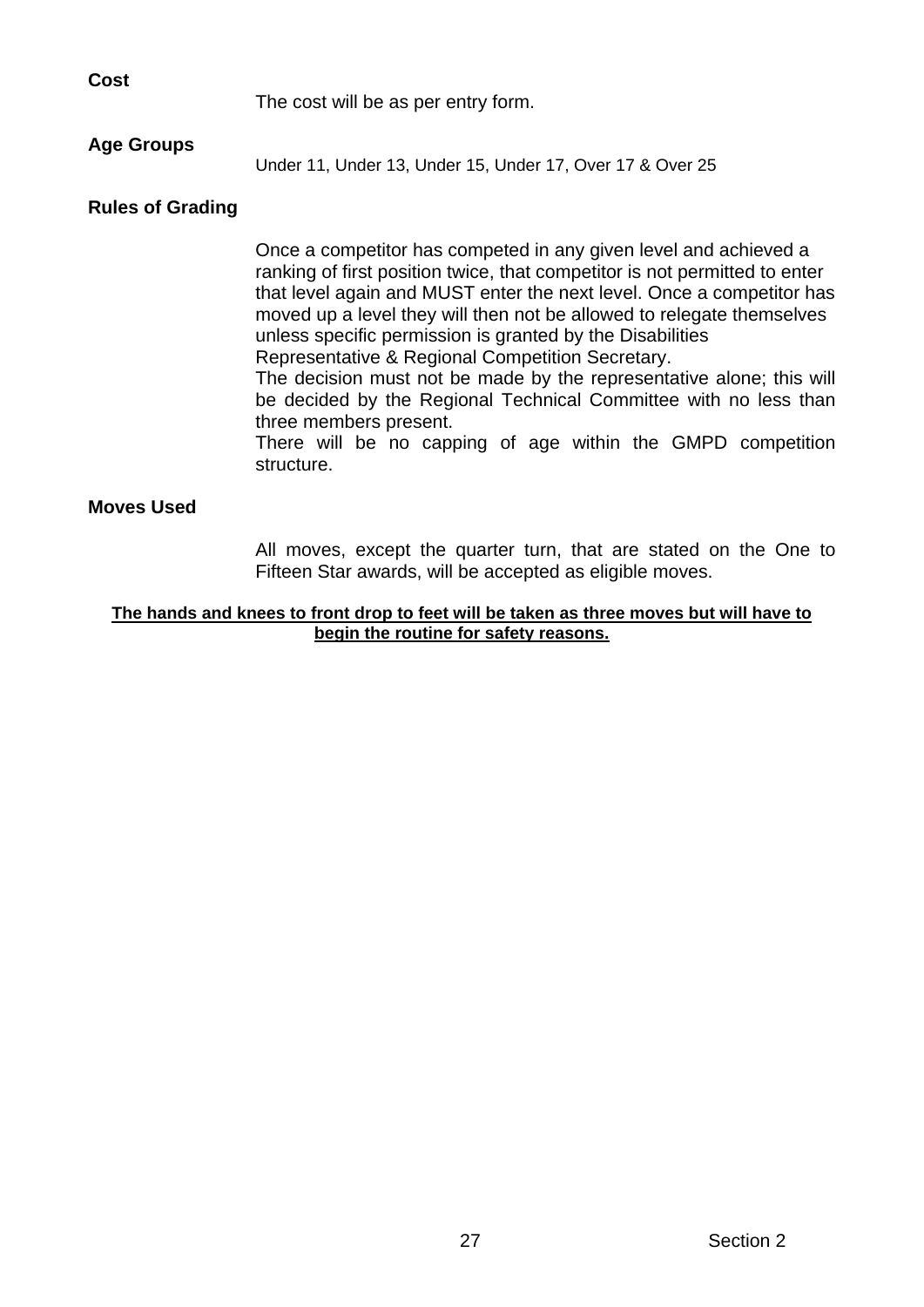# **Rules for Competitors Returning to Competitive Trampolining**

These rules apply only to competitors who have not competed for at least a full competition season, i.e. did not compete at all in the previous year.

#### Grades '3'-'6'

Grade '3'-'6' Competitors who wish to return to competition will enter the scheme at the grade in which they last competed.

Grade '**4' or** '5' Competitors who wish to compete at a lower grade than the one at which they are qualified must apply in writing to the Regional Competition Secretary, stating the reasons for the requested downgrade.

#### Grade '2'

Competitors who were qualified to compete at Grade '2' must re-enter the Grading Structure at Grade '3'.

#### Grade '1'

Competitors who have competed at Grade '1' will re-enter the Grading Structure: -

At Grade '2' if they did not compete the previous season At Grade '3' if they have not competed for the previous two seasons or more

Any competitors who achieved a top 8 placing at any Grade '1' ('A') National Championships may apply to the scores coordinator to re-enter at Grade '2'.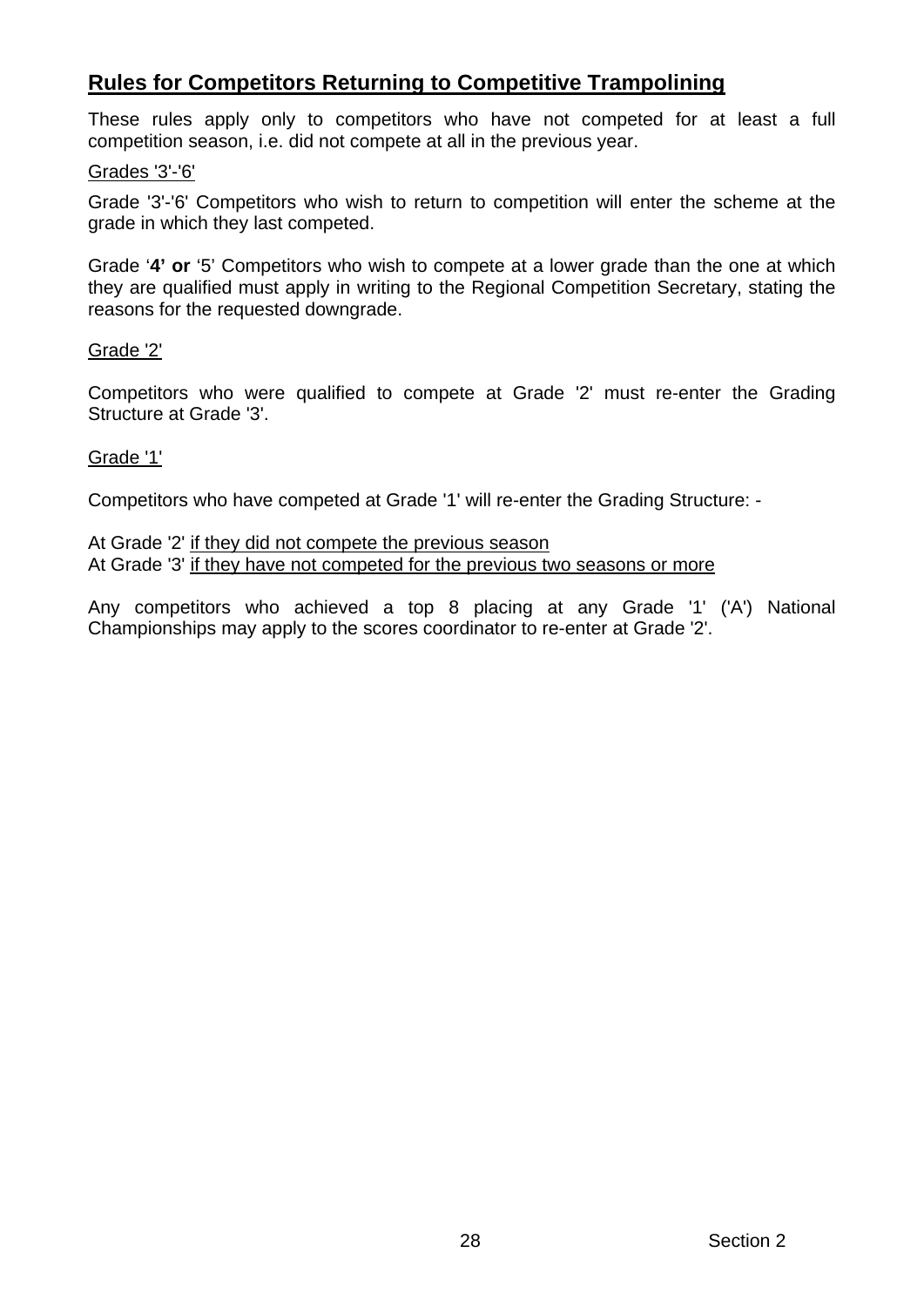#### **INTERNATIONALS RETURNING TO COMPETITIVE TRAMPOLINING**

If a Senior International (must have competed in Worlds, Europeans, Four Countries or World Cups) wishes to return to competitive trampolining after an absence of at least one season, they may return to Senior Men's/Ladies.

If they fail to retain Elite Status they must compete at FIG B the next season.

If a Youth International wishes to return after an absence of at least one season, they may return only to Grade '1', age group, but they will downgrade to National C if they do not achieve FIG B qualification Score

The National Squad Director may request a return to the senior events for a competitor for selection purposes.

All requests must be made in writing to the scores co-ordinator **before the competition closing date.**

# **OTHER COMPETITIONS**

#### **Schools Competitions (British Schools Gymnastic Association)**

Schools Competitions are held between November and March there are two levels of competition to encourage school and club competitors to participate.

See separate Rules for Schools Competitions.

To compete in Schools Competitions, Schools must be members of B.S.G.A.

#### **Regional Competitions**

Regions organise local competitions such as Inter Regional Matches and Regional Championships etc. To compete at Regional events clubs must be a member of their Regional Gymnastics Association.

#### **Veterans Event**

20<sup>th</sup> September 2008 in Ipswich. Enquiries to B.G Events office (Yvonne Matthews or Sine Rance **[sinerance@btinternet.com](mailto:sinerance@btinternet.com)**

#### **Open International Events**

There are a number of Open International Events held abroad each year, Clubs and Individuals planning to participate in trampolining events abroad should inform British Gymnastics at Lilleshall of their intention.

*For the following International events selections are made based upon "Selection Criteria" Copies of "The Selection Criteria" can be obtained from the National Squad Administrator.* 

**World Senior Championships European Senior Championships World Cup Events European Youth Championships**

#### **Youth International v Germany**

This has been an annual occurrence for over 36 years.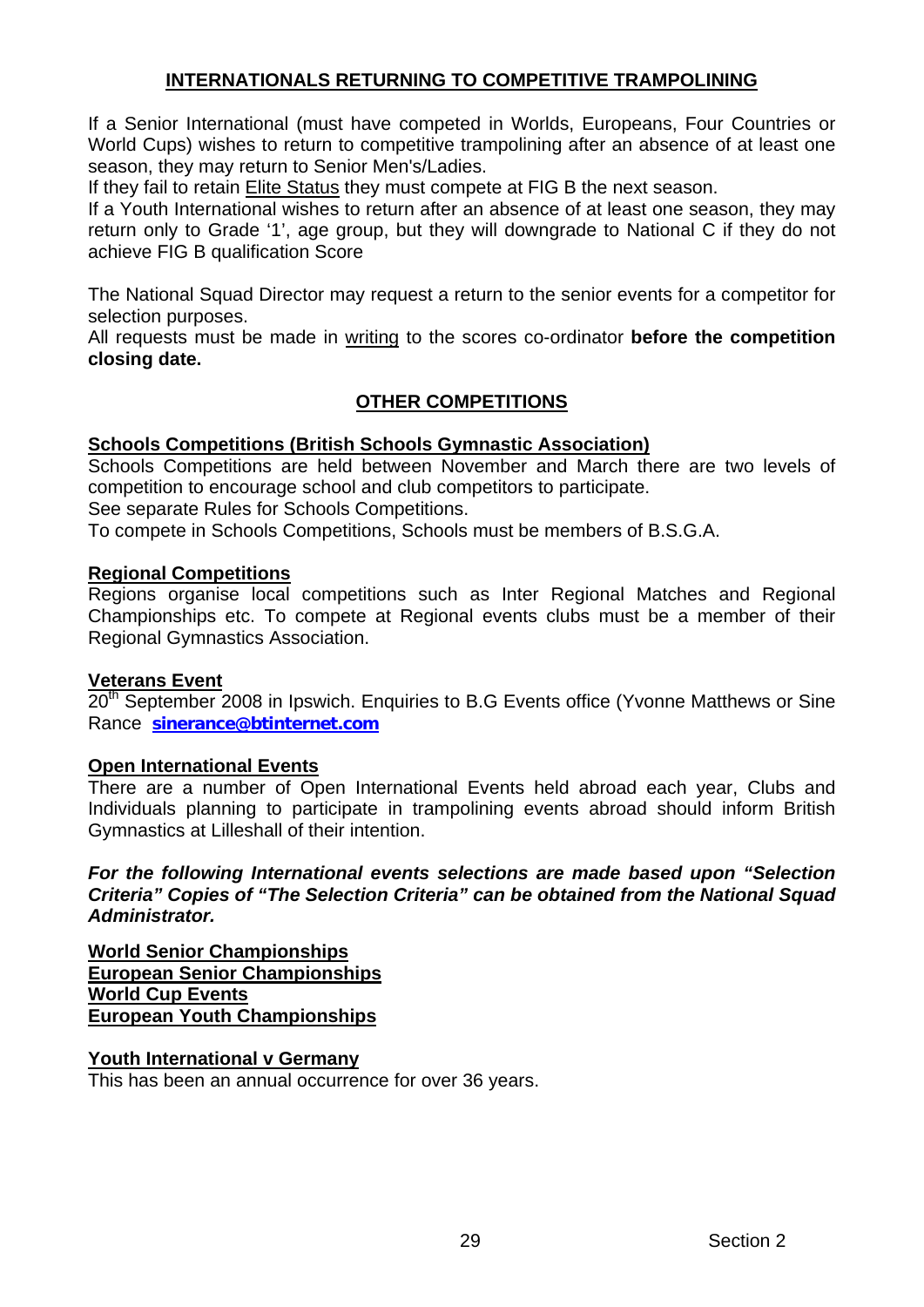# **International Age Group Games**

This has been a bi-annual celebration for over 30 years and is run in conjunction with the World Championships and is well supported by British Trampolining.

There are four age groups for male and female, Under 13, Under 15, Under 17, and Over 17 with four competitors selected for each group.

In the Trampolining each competitor only competes a voluntary routine with the top 6 in each event competing a final routine.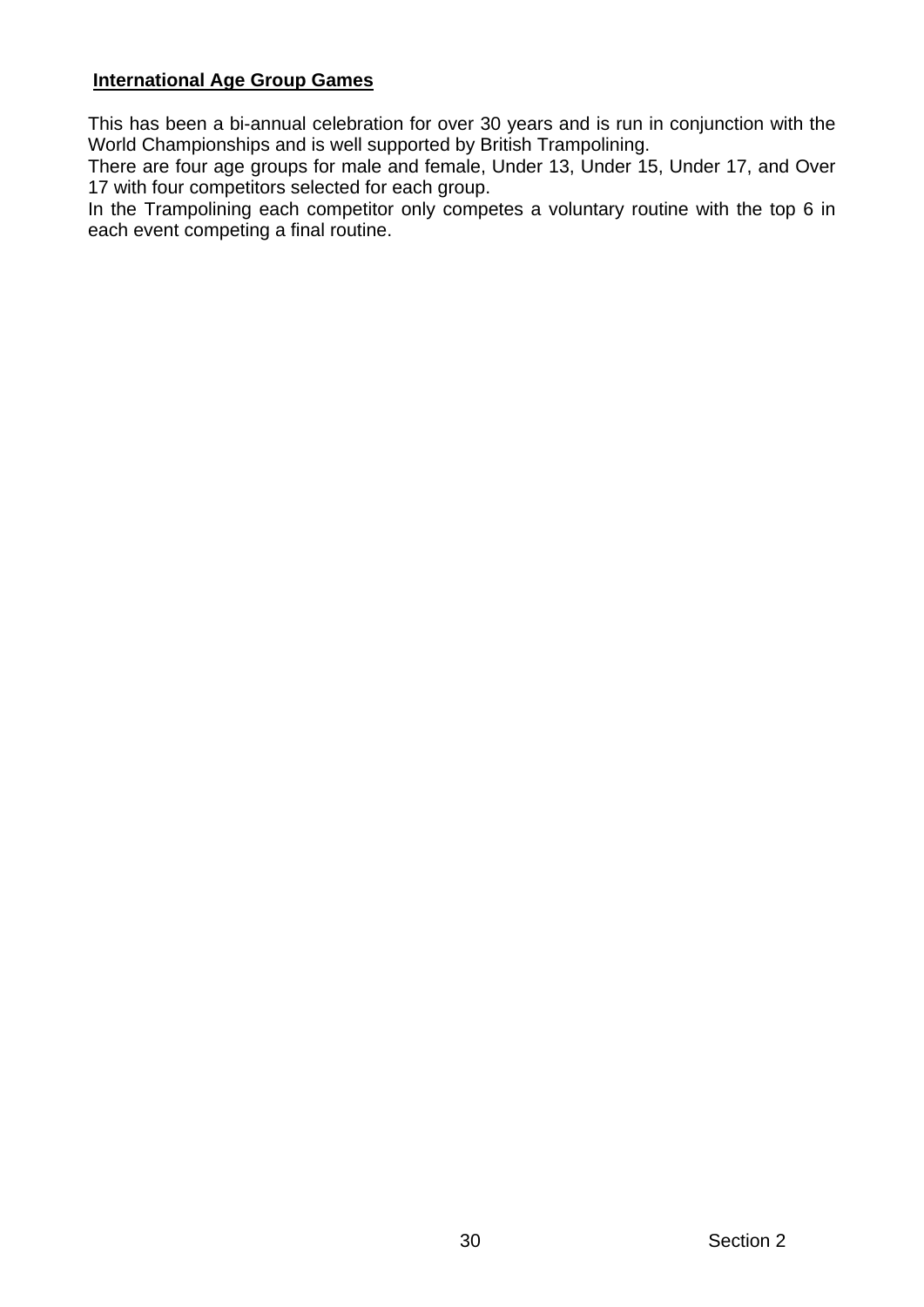# **SECTION 3**

# **SYNCHRONISED TRAMPOLINE**

#### **Gala Synchronised Competitions 2008**

#### **Age groups** U15/O15.

Where competitors are from different age groups they must compete in the age group of the older partner.

A competitor may only compete in one event U15 or O15

**Eligibility** To be eligible to compete the pairing must consist of current<sup>#</sup> Grade 1, Grade 2 or Grade 3 performers. No competitors from grade 4 or below.

All competitors must be at least 9 years old in the year of the competition to be eligible to compete. A competitor must be at least 13 years old in the year of competition to compete in the O15 category.

The routine is the same for all groups and is:  $\sim$ 

10 different skills to include:-

- A. 7 skills with a min of  $270^{\circ}$  of somersault rotation.
- B. 1 skill from (A) must be
- **Either** a full twisting back somersault **or** 1 ½ twisting front somersault

**Or** one skill landing on either the front or back **and from this skill** one skill with a min of 450° of rotation.

**Qualification** for the Synchronised British Championships will be by ranking points gained at the gala weekends. The qualification will only be for the **named pair only** no substitution will be allowed.

**The competition** will consist of two rounds only. There will not be a final.

#### **Synchronised British Championships 2008**

Entry into the British Championships will be by invitation from the Competitions Committee. The committee will use the ranking lists obtained from the qualifying gala week ends. If any pairing is unable to take up their invitation the next pair on the list will be invited. Ranking lists will be published on www.bg-coaches.org after the relevant gala weekends.

The British Synchronised Trampoline Championships will be alongside the British Trampoline Championships at the NIA, Birmingham. The event will consist of a single voluntary routine. The start order will be determined using the ranking system.

All routines, ages and other rules as per the gala week ends see above.

**# N.B. CURRENT for gala synchro means that you must have competed at that grade in 2008 or achieved a retaining score for that grade in 2007. If in any doubt please contact the Scores Coordinator on tramp.scores@british-gymnastics.org before submitting your entry.**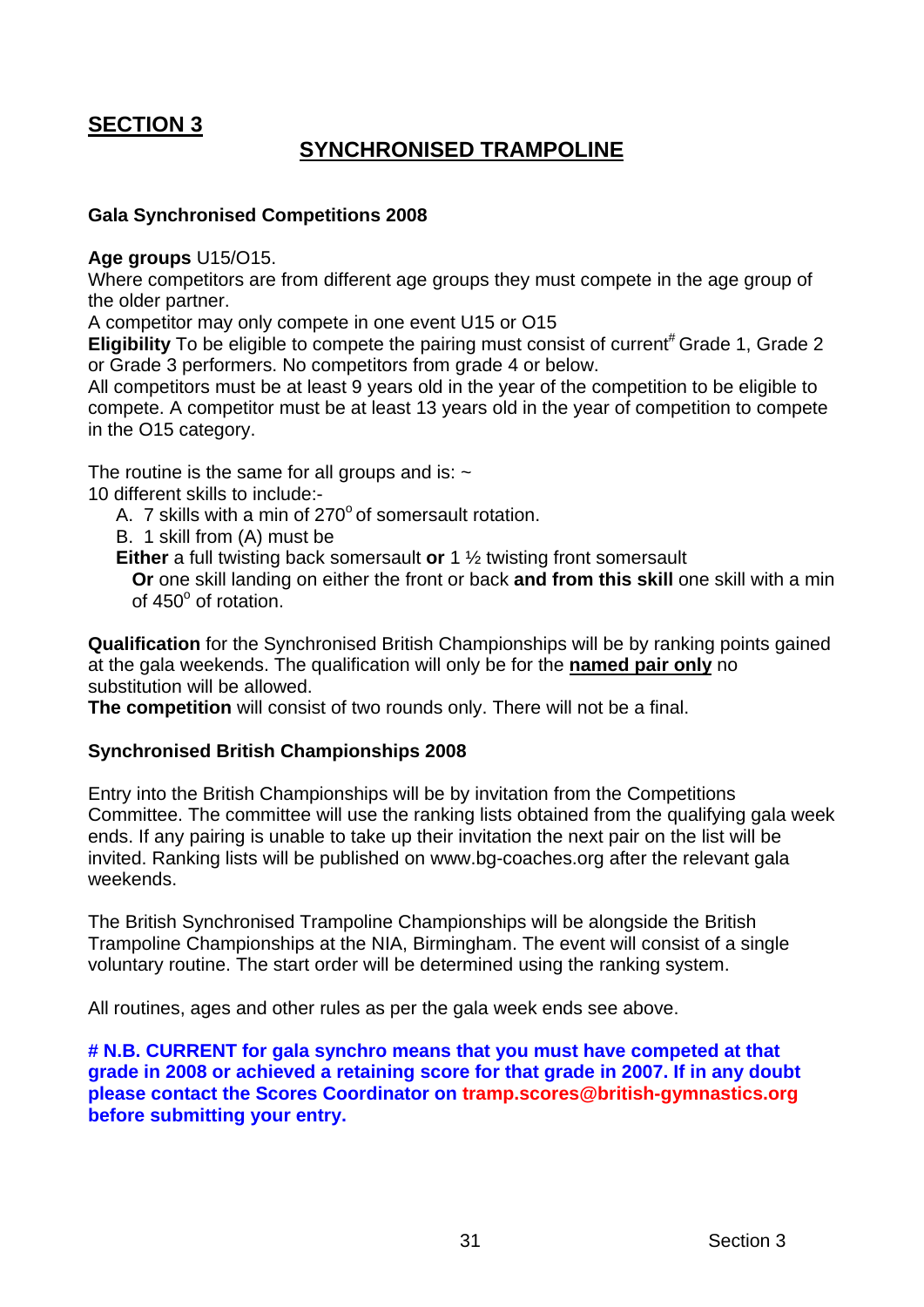# **Synchro rankings**

Ranking points will be allocated to anyone who has completed two routines and finished in the top eight as follows.

| 4 St<br>$= 10$<br>pts     | $2^{nd}$ = 8 pts             | ാന<br>pts                     | $A^{\text{th}}$<br>pts<br>= 5 |
|---------------------------|------------------------------|-------------------------------|-------------------------------|
| $5^{\rm m}$<br>pts<br>$=$ | 6 <sup>th</sup><br>$= 3$ pts | $7^{\text{th}} = 2$ by<br>nte | $8^{\rm m}$<br>ots            |

# **Tie breaker.**

Ranking for national finals will be on the pair's best three results. If they did not attend 2 competitions zero points will be used for the missing result.

If there is a tie in points the following tie breaker rules will be used in ascending order until the tie is resolved.

- 1. The best two results
- 2. The best result
- 3. The highest de-synch score
- 4. The highest placing relative to the group size.

One pair will be nominated as reserve for each group.

The competitions committees' decision is final.

# **Entering Synchronised Competitions**

All Synchronised entries must be made as a pair and the complete entry fee sent to the competition organiser as one payment by the stated closing date.

When two partners are from different Clubs then only one Club must be responsible for their entry and the complete fee paid.

Where full payment is not received the entry will not be accepted.

Late entries or name changes are not permitted.

#### **Competition Attire for all Synchro categories**

For rules on competition clothing for synchronised trampoline events see BG code of points section 6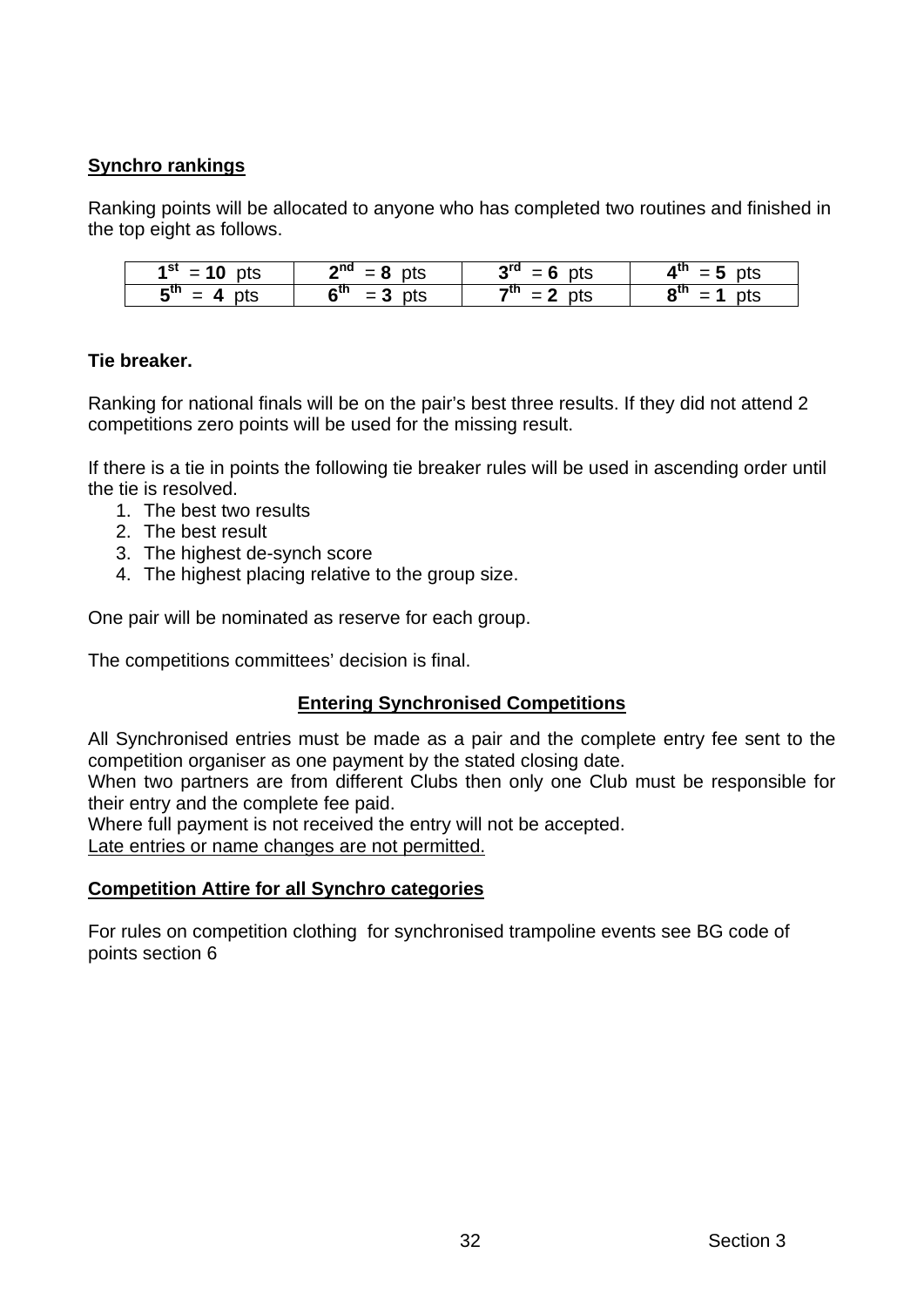#### **AWARDS & TROPHIES - SYNCHRONISED**

#### **Grades '3' to 'GMPD'**

The Region may adopt their own policy for awards at these grades.

#### **National Synchronised Competitions throughout the season**

A minimum of three pairs of awards (one to each partner) will be given for each event both male and female.

# **Synchronised National Championships**

A minimum of eight pairs of awards (one to each partner) will be given for each event both male and female.

#### **Where possible organisers should provide all competitors at all levels with a certificate of participation.**

# **EQUIPMENT**

FIG approved trampolines with webbed beds; 6x6mm or 6x4mm will be used for all grades of competition. Trampolines must be arranged in matching pairs.

#### **OTHER SYNCHRONISED COMPETITIONS**

*Synchronised Trampolining is featured at the following International events, selections are made based upon "Selection Criteria" Copies of "The Selection Criteria" can be obtained from the National Squad Administrator.* 

**World Senior Championships**

**European Senior Championships**

**World Cup Series**

**European Youth Championships**

**International Age Group Games**

**Martin Cup**

#### **Open International Events**

There are a number of Open International Events held abroad each year, Clubs and Individuals planning to participate in Trampolining events abroad should inform British Gymnastics at Lilleshall of their intention.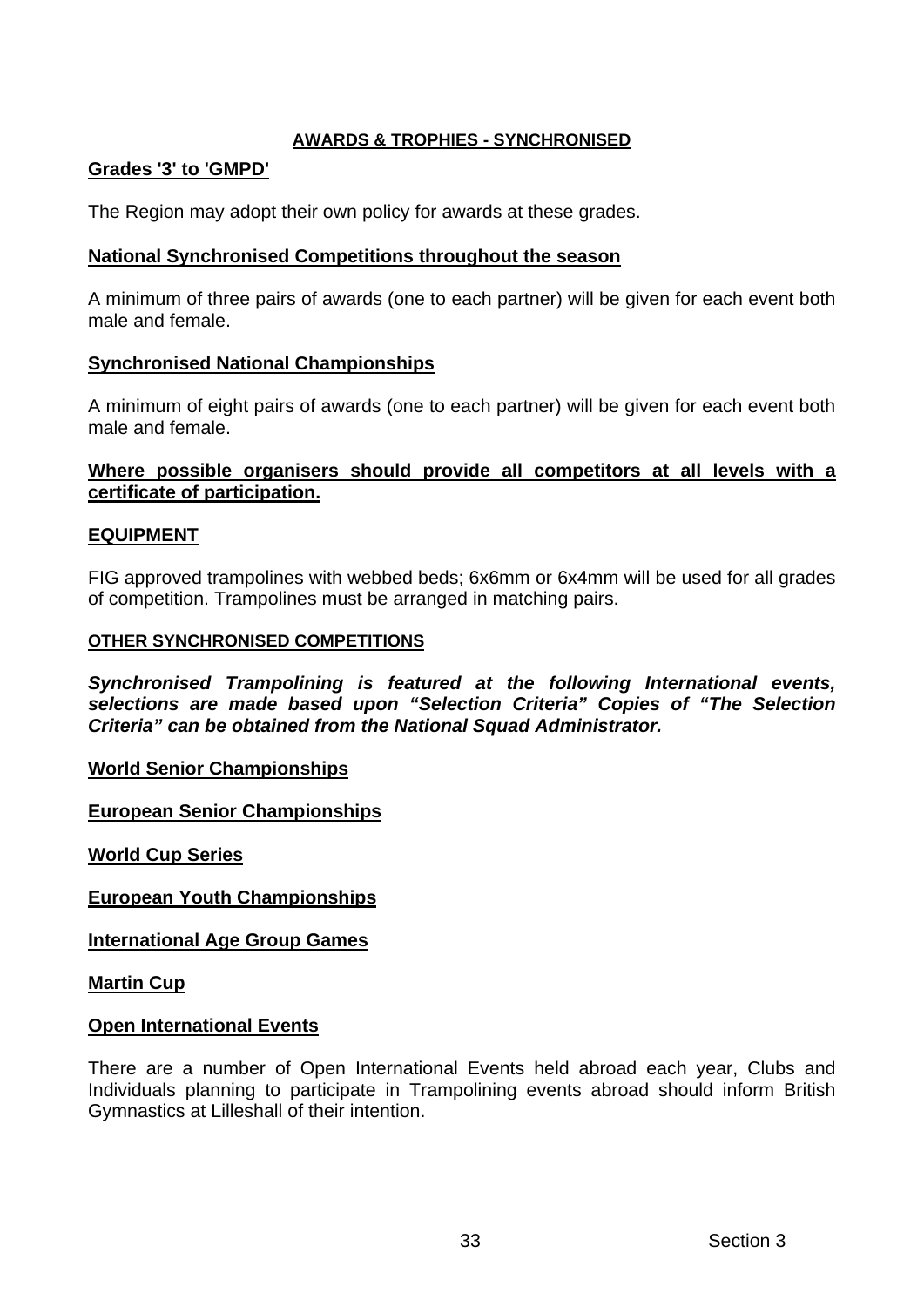# **SECTION 4**

# **DOUBLE MINI TRAMPOLINE**



# TRAMPOLINE TECHNICAL COMMITTEE

#### DOUBLE MINI TRAMPOLINE COMPETITION GRADES *2008 - 2009*

Following the acceptance of the proposed change to the DMT Competition structure, Section 4 details the new competition structure which takes effect from 1<sup>st</sup> January 2008.

In 2008 DMT and Trampoline competitions will be combined and referred to as Gala competitions, which will be held over a weekend.

#### **Minimum/Maximum Requirements**

If a gymnast fails to meet the minimum requirements in a complete pass then the form judges will delete 0.5 from their score for each element missing from the pass.

If a gymnast fails to meet the minimum requirements in the prelim, or final round then the form judges will delete 0.5 from their score for the last pass in that round.

If a gymnast performs a pass which exceeds the maximum difficulty, the difficulty judge will display the capped difficulty for the pass.

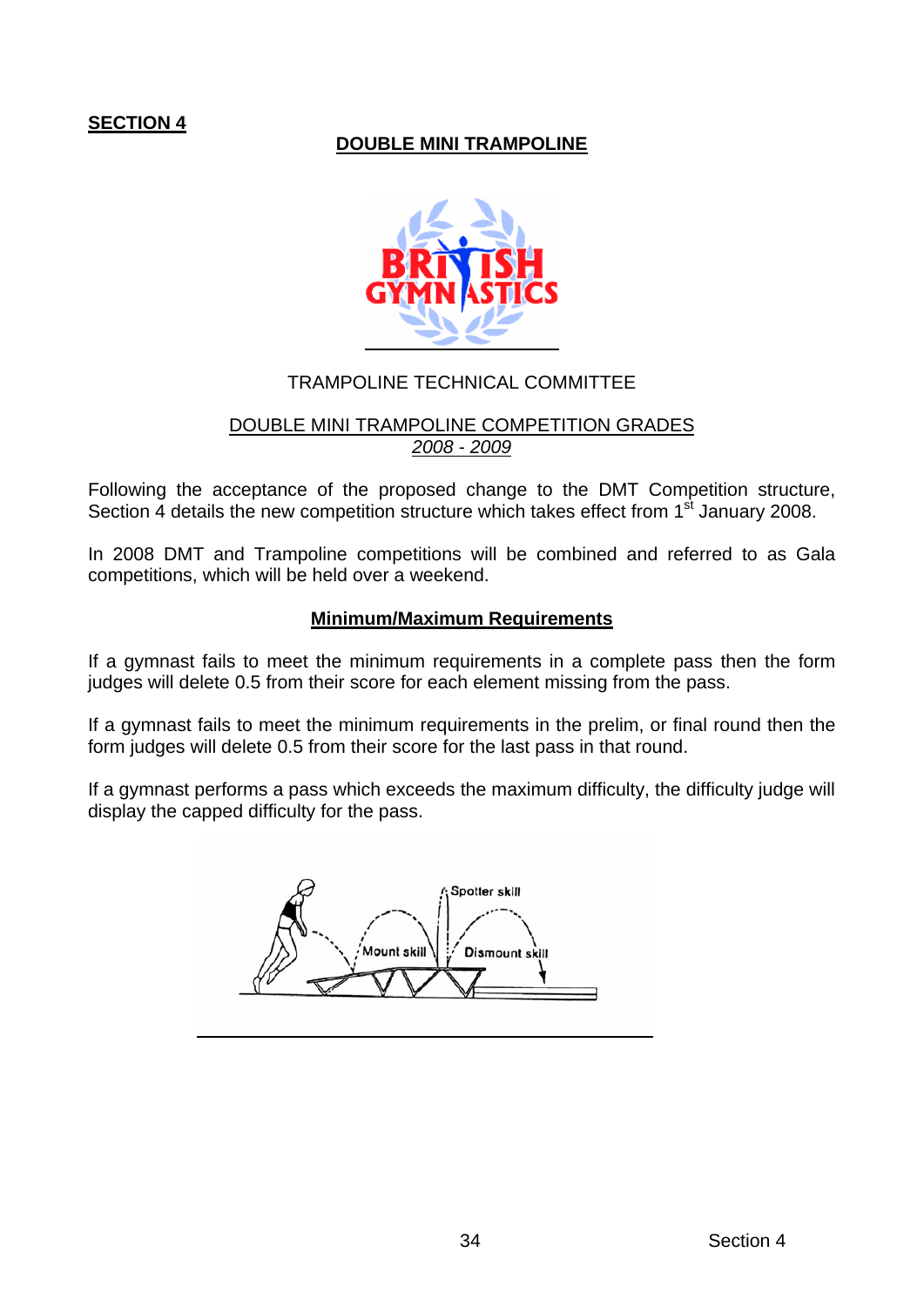# **Moving between Levels**

Moving between levels is now managed through the Promotion and Relegation process which is detailed on page 39 of this handbook.

A competitor will be able to select his/her starting level in the 2008 competition season in accordance with the DMT minimum criteria outlined below.

Competitors not entering a National DMT event in 2008 must enter the DMT competition structure at National C and will be subject to the promotion/relegation as detailed on page 39.

# **Regional Competitions**

Regions are encouraged to hold DMT events and to promote DMT courses. In general we would expect regions to run National C and Regional D competitions. Those wishing to run World FIG B and/or World FIG A competitions must contact the Competitions Committee to ensure that the equipment being used meets the current FIG specifications. Regions requiring information should contact the DMT Representative at the earliest opportunity.

#### **Teams**

Teams must be specified before the start of each competition and consist of either 3 or 4 gymnasts in the same age group and the same level.

#### **Clothing**

Girls: Long or short sleeved leotards and white socks or preferably white DMT shoes. Boys: Leotard and Gym shorts. White socks or preferably white DMT shoes

#### **Difficulty (Tariff)**

The difficulty for skills performed in DMT is different from Trampoline, in that double and twisting somersaults have various tariffs, depending on the shape, amount of somersault and twist.

# **Competition Cards (Tariff Sheets)**

Competition cards must be completed in English or FIG notation and the difficulty of the skills and passes written on the sheet before the card is handed in.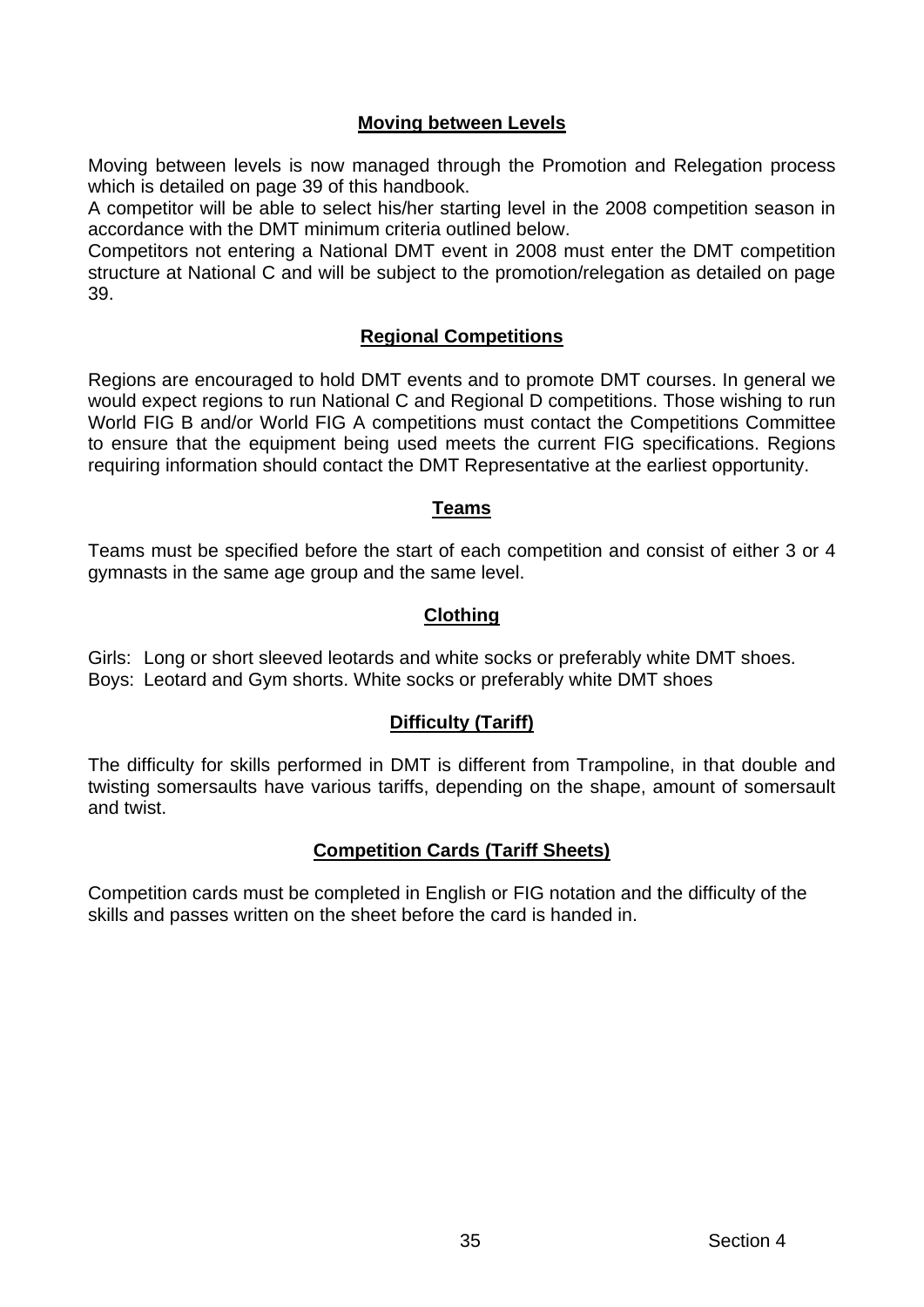# **World FIG A (Senior Men's and Ladies)**

This is the minimum grade for gymnasts wanting to be selected to represent Great Britain at Senior events.

- **Age Group**: FIG A Senior Mens (15 or over in year of competition) FIG A Senior Ladies (15 or over in year of competition)
- **Min/Max DD**: Each **pass** must contain at least one double somersault Each **round** must contain a **pass** with at least a double somersault in each **skill**
- **Min Coach:** DMT Senior Club Coach DMT High Performance Coach for gymnasts competing double somersaults with more than one half twist. DMT International Performance Coach for gymnasts competing double somersaults with more than a double twist
- **Relegation**: World FIG B Mens & World FIG B Ladies
- **Nationals**: British Double Mini Trampoline Championships

# **World FIG B**

This is the minimum grade for gymnasts wanting to be selected to represent Great Britain at Youth events

- **Age Group**: FIG B Mens (15 or over in year of competition) FIG B Ladies (15 or over in year of competition) FIG B Boys (14 or under in year of competition)
	- FIG B Girls (14 or under in year of competition)
- **Min/Max DD**: Each **round** must contain at least one double somersault
- **Min Coach:** DMT Senior Club Coach
- **Promotion**: FIG B Mens to World FIG A Senior Mens FIG B Ladies to World FIG A Senior Ladies
- **Relegation**: World FIG B Mens to National C Mens World FIG B Ladies to National C Ladies World FIG B Boys to National C Boys World FIG B Girls to National C Girls
- **Nationals**: British Double Mini Trampoline Age Group Competiton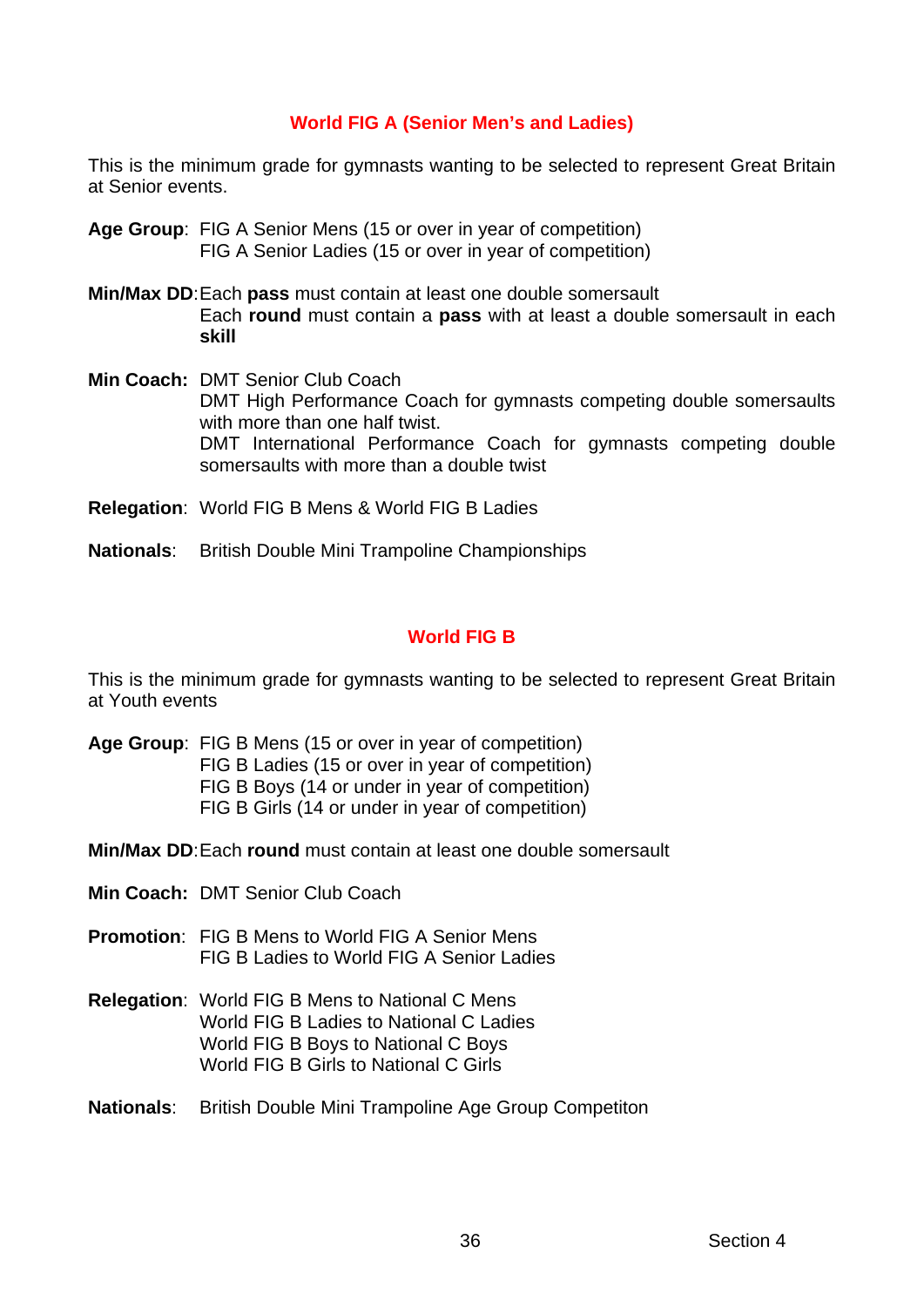#### **National C**

This grade is designed for gymnasts linking single somersaults. Gymnasts that are ready to do double somersaults should progress to World FIG B.

- **Age Group**: National C Mens (15 or over in year of competition) National C Ladies (15 or over in year of competition) National C Boys (14 or under in year of competition) National C Girls (14 or under in year of competition)
- **Min/Max DD**: Each **skill** must be a somersault

The **Preliminary Round** must contain either a **Barani Mount** or **Barani Spotter** 

Maximum difficulty capped at 2.4 (Competitors may compete higher difficulties including up to single twisting Double Somersaults but will not be credited with more than 2.4 difficulty)

- **Min Coach:** DMT Club Coach DMT Senior Club Coach
- **Promotion**: National C Mens to FIG B Mens National C Ladies to FIG B Ladies National C Boys to World FIG B Boys National C Girls to World FIG B Girls
- **Relegation**: None
- **Nationals**: National C Age Group Finals

# **Home County / Regional D**

This is an introductory grade where gymnasts are required to perform a single somersault in **each pass**. They can perform tuck, pike and straddle jumps, along with ½, full, 1½ and double twist jumps provided that they are accompanied by a somersault in each pass. Gymnasts with four passes containing linked single somersaults should progress to National C. Regional Competition Secretary to administer age groups as per regional criteria. It is advised that competitors compete in male and female groups.

**Age Group**: Regional D Seniors (15 or over in year of competition) Regional D Juniors (14 or under in year of competition)

**Min/Max DD**: Each **pass** must contain a somersault with max difficulty capped at 1.3

- **Min Coach:** DMT Club Coach
- **Promotion**: National C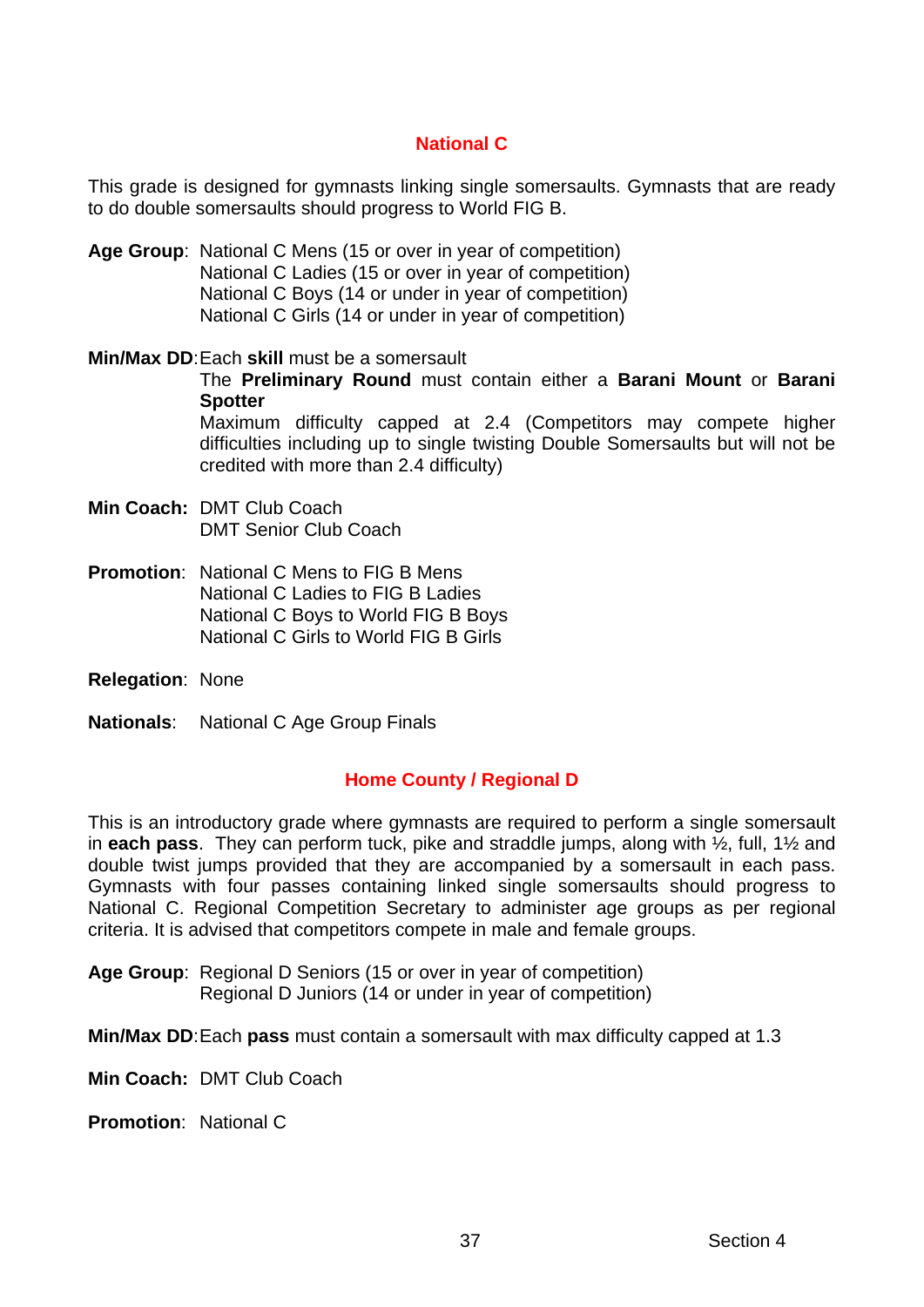# **Promotion and Relegation**

The promotion and relegation system will be based on the competitors overall position at a competition rather than the competitors score to eliminate regional variations in the judges scores. Points will be awarded or deducted through a placing set by a predetermined percentage of the number who actually competed

- In each group, the top 20% placed competitors will be awarded 1 point.
- In each group, the bottom 20% placed competitors will be deducted 1 point.
- Once a competitor has reached a score of +2 points
	- o they may choose to be promoted.
	- $\circ$  they do not gain any additional points for finishing in the top 20% and they are not included in the calculations for the allocation of these points
	- o they will be deducted 1 point if they finish in the bottom 20%
- Once a competitor has reached a score of -2 points, they are required to be relegated – (FIG A and FIG B only). (Any competitor who believes they have a case not to be relegated should make a formal written application to the National Competition Working Party via email – [tramp.comps@british-gymnastics.org](mailto:tramp.comps@british-gymnastics.org))
- Newly promoted competitors will trial on a score of -1 points. This will be set to 0 if they avoid placing in the bottom 20% of their first competition. If they finish in the bottom 20% they will be relegated.
- Newly relegated competitors will trial on a score of +1 points. This will be set to 0 if they don't place in the top 20% of their first competition. If they finish in the top 20% they may return to the higher level for the next competition
- Voluntary relegation is available to performers who no longer wish to compete at any given level. The performer will be relegated and start on 0 points.

# **Nationals Qualification**

In order to qualify for Nationals a competitor must have achieved a top 50% place in the grade they are competing in and finished in that grade at the end of the season. Please note that there are three different Nationals as listed below:

- British Double Mini Trampoline Championships
- British Double Mini Trampoline Age Group Competitions
- National C Age Group Finals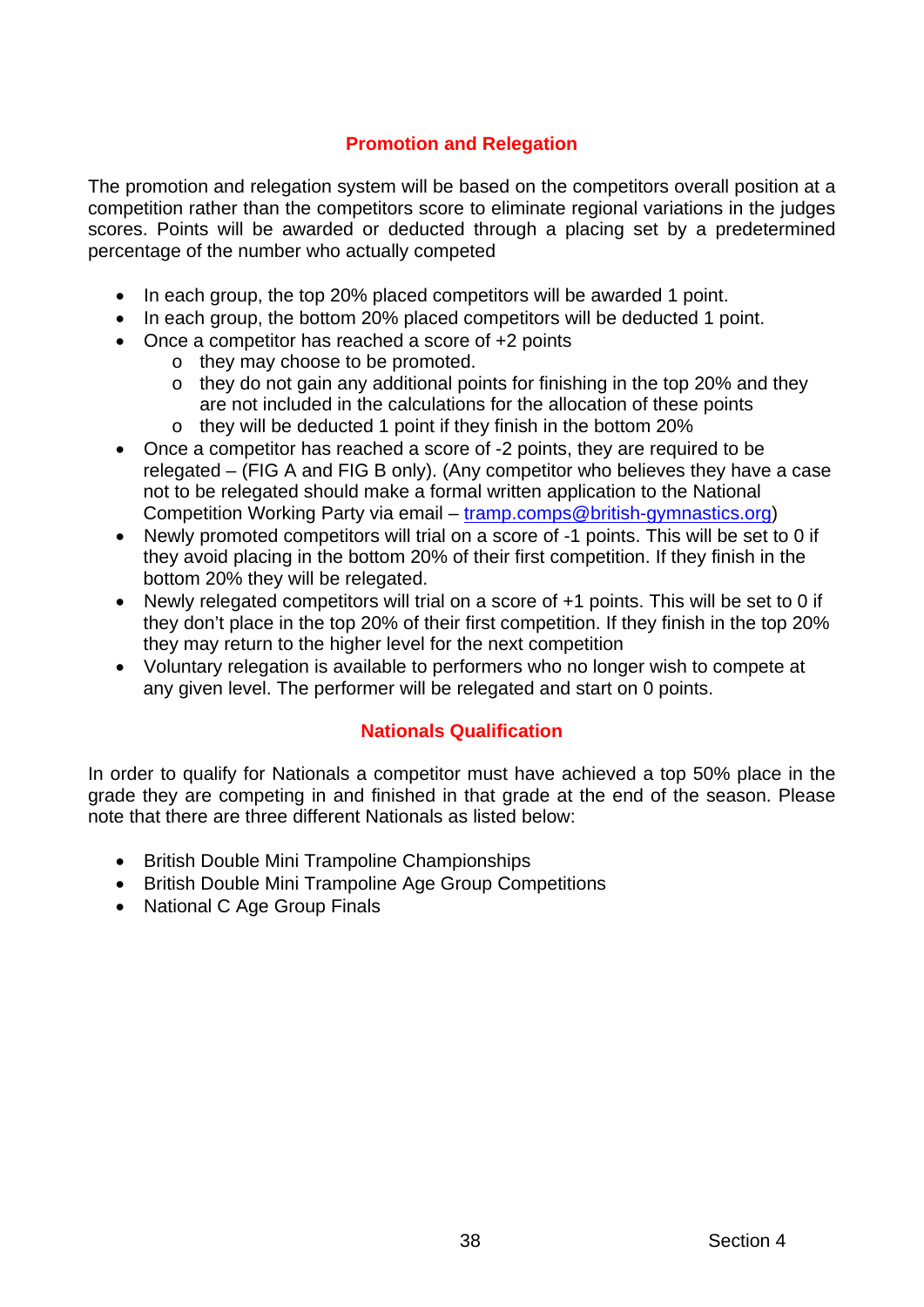# **USEFUL ADDRESSES**

*Chair* 

Wayne Smith 81 Nutbush Drive Birmingham West Midlands B31 5SG *[tramp.comps@british-gymnastics.org](mailto:tramp.comps@british-gymnastics.org)*

*Secretary* 

Pam Smith 93 Studley Road Redditch **Worcestershire** B98 7HF *[tramp.nationals@british-gymnastics.org](mailto:tramp.nationals@british-gymnastics.org)*

*Scores Co-ordinator* 

Carol Hardman 110 Staplehurst, Bracknell, Berks RG12 8DD *Tel: 01344-426281*  [tramp.scores@british-gymnastics.org](mailto:tramp.scores@british-gymnastics.org) 

*National Competitors Registration Secretary*

Arthur Hockenhull 122 Derbyshire Rd South Sale **Cheshire** M33 3LA [tramp.affiliations@british-gymanstics.org](mailto:tramp.affiliations@british-gymanstics.org) 

*Judging Events Co-ordinator* 

Mike Phillipson tramp.judging@british-gymnastics.org

*Disabilities Trampolining*

Paul Coates 39 Wheatmoor Road Birmingham B75 7HH pkcoates@tiscali.co.uk

*DMT*

Wayne Smith See Above